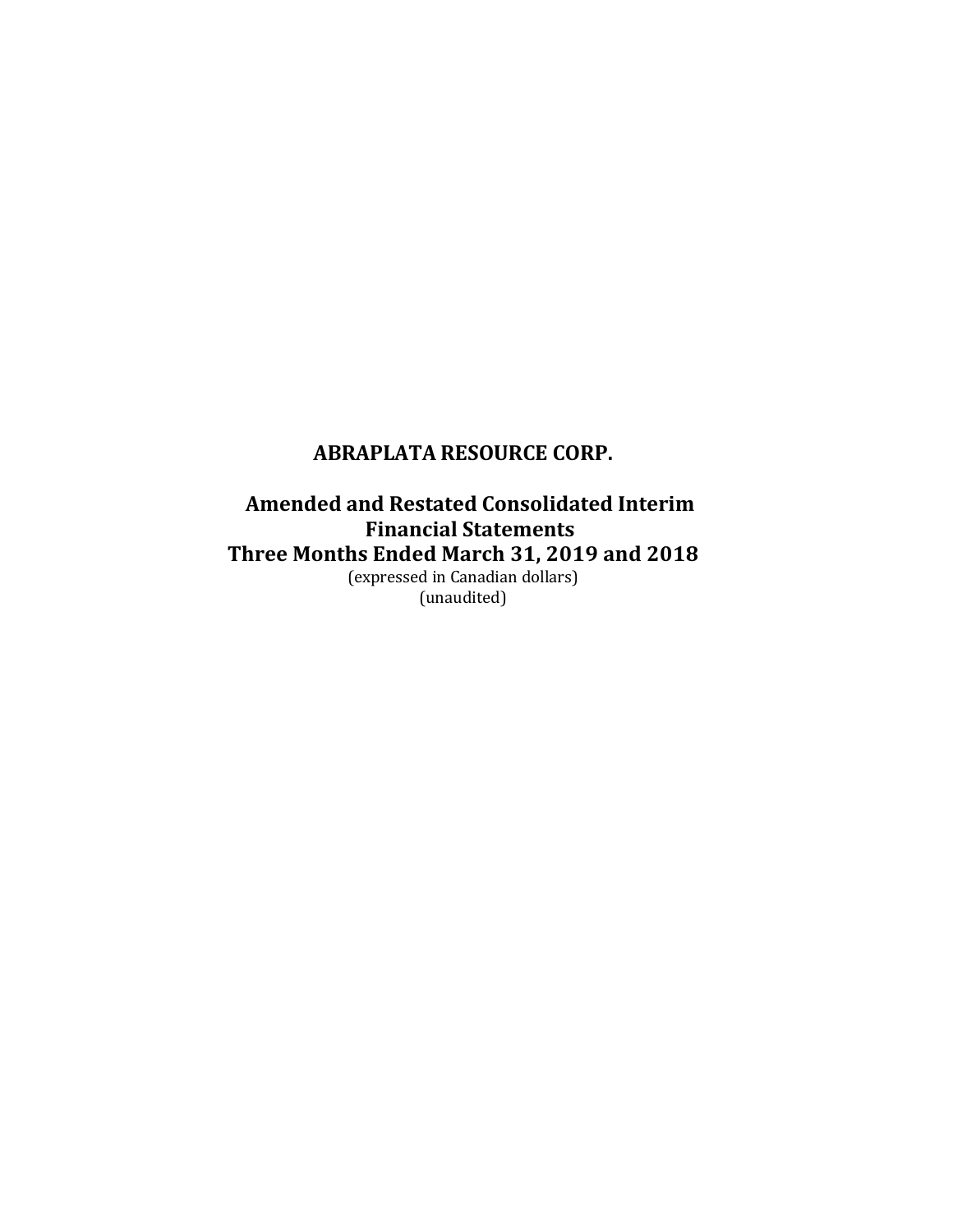Amended and Restated Consolidated Interim Statements of Financial Position (Expressed in Canadian dollars)

|                                                   | March 31,<br>2019                     | December 31,<br>2018 |
|---------------------------------------------------|---------------------------------------|----------------------|
|                                                   | As restated<br>(note 12)<br>unaudited | Audited              |
| <b>ASSETS</b>                                     |                                       |                      |
| <b>Current assets</b>                             |                                       |                      |
| Cash                                              | \$194,361                             | \$<br>11,662         |
| Receivable                                        | 42,881                                | 38,944               |
| Prepaid                                           | 2,580                                 | 5,442                |
|                                                   | 239,822                               | 56,048               |
| <b>Non-current assets</b>                         |                                       |                      |
| Mineral interests (note 6)                        | 4,267,902                             | 3,949,776            |
|                                                   |                                       |                      |
| <b>TOTAL ASSETS</b>                               | \$4,507,724                           | \$<br>4,005,824      |
|                                                   |                                       |                      |
| <b>LIABILITIES</b>                                |                                       |                      |
| <b>Current liabilities</b>                        |                                       |                      |
| Accounts payable and accrued liabilities (note 9) | \$1,075,982                           | \$<br>951,026        |
| <b>SHAREHOLDERS' EQUITY</b>                       |                                       |                      |
| Share capital (note 8)                            | 21,316,200                            | 21,316,200           |
| Funds received for private placement              | 167,470                               |                      |
| Reserves                                          | 2,128,492                             | 2,057,958            |
| Accumulated other comprehensive loss              | (1,662,381)                           | (1,980,334)          |
| Accumulated deficit                               | (18,518,039)                          | (18, 339, 026)       |
| <b>TOTAL SHAREHOLDERS' EQUITY</b>                 | 3,431,742                             | 3,054,798            |
| TOTAL LIABILITIES AND SHAREHOLDERS' EQUITY        | \$4,507,724                           | \$<br>4,005,824      |

Approved on behalf of the Board of Directors on November 28, 2019:

Subsequent events (note 8)

W. John DeCooman, Jr<br>Director Birector Director Director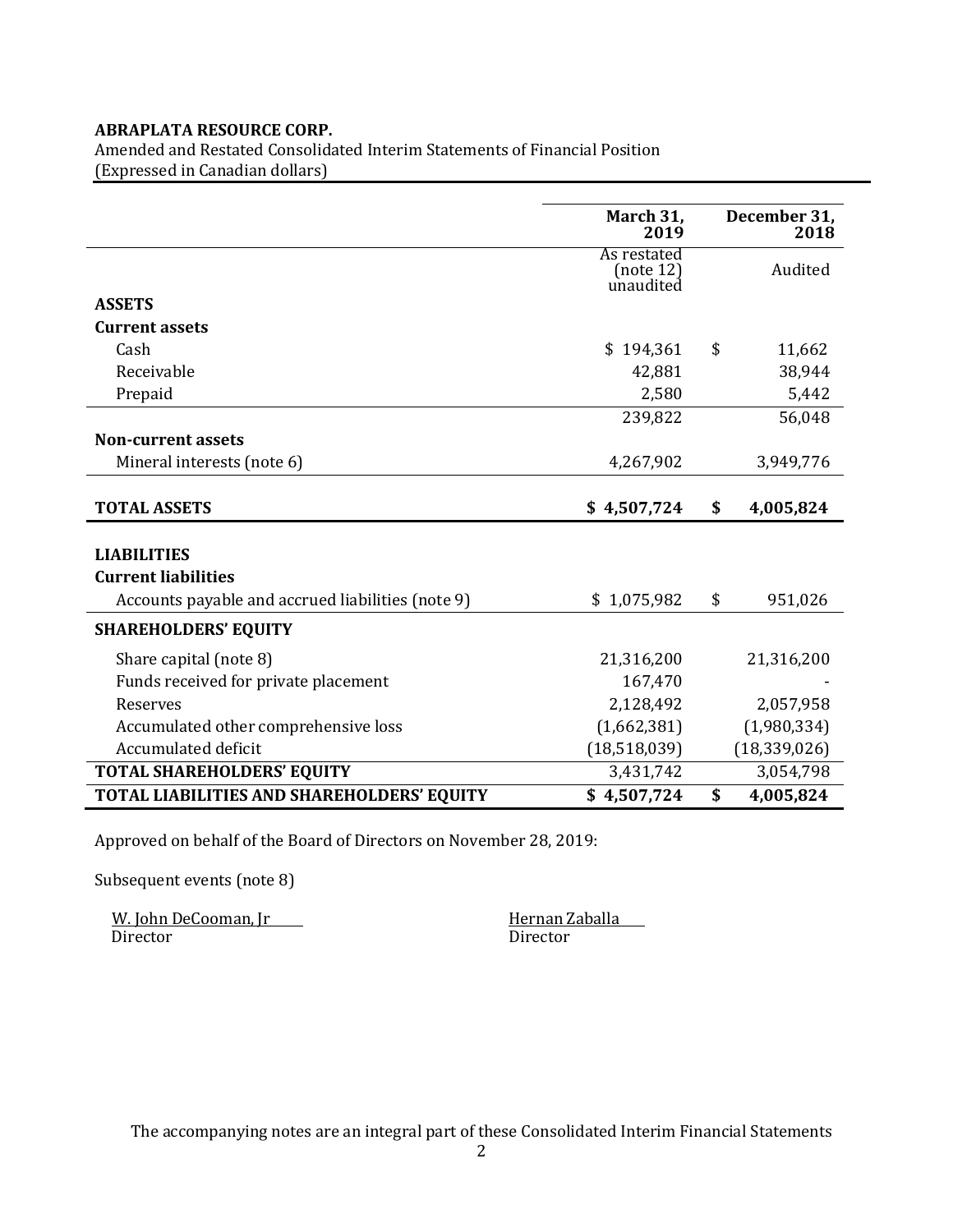Amended and Restated Consolidated Interim Statements of Operations and Comprehensive (Income) Loss

(Expressed in Canadian dollars)(Unaudited)

|                                                  | Three months ended March 31, |                                  |    |            |  |
|--------------------------------------------------|------------------------------|----------------------------------|----|------------|--|
|                                                  |                              | 2019<br>As restated<br>(Note 12) |    | 2018       |  |
| Administrative expenses                          |                              |                                  |    |            |  |
| Consulting fees (note 9)                         | \$                           | 52,500                           | \$ | 78,960     |  |
| Directors' fees (note 9)                         |                              |                                  |    | 112,500    |  |
| Insurance                                        |                              | 2,642                            |    | 7,859      |  |
| Interest                                         |                              |                                  |    | 7,220      |  |
| <b>Investor relations</b>                        |                              | 3,094                            |    | 103,208    |  |
| Office and administration (note 9)               |                              | 19,864                           |    | 62,332     |  |
| Professional fee (Note 9)                        |                              | 21,779                           |    | 49,610     |  |
| Rent                                             |                              | 6,259                            |    | 13,008     |  |
| Salary and benefits                              |                              | 966                              |    | 19,629     |  |
| Share-based payments (notes 8 and 9)             |                              | 70,534                           |    | 188,864    |  |
| Transfer agent and filing fees                   |                              | 7,879                            |    | 10,424     |  |
| Travel                                           |                              | 253                              |    | 2,344      |  |
|                                                  |                              | 185,770                          |    | 655,958    |  |
| EVALUATION AND EXPLORATION EXPENSES (note 7)     |                              | 95,993                           |    | 297,698    |  |
| OTHER (INCOME) EXPENSES                          |                              |                                  |    |            |  |
| Loss on debt settlement                          |                              |                                  |    | 27,626     |  |
| Other income                                     |                              | (67, 110)                        |    |            |  |
| Foreign exchange                                 |                              | 2                                |    | 16,200     |  |
| Gain on net monetary position                    |                              | (35, 642)                        |    |            |  |
| NET (INCOME) LOSS FOR THE PERIOD                 |                              | 179,013                          |    | 997,482    |  |
| OTHER COMPREHENSIVE (INCOME) LOSS                |                              |                                  |    |            |  |
| Impact of hyperinflation                         |                              | (393, 033)                       |    |            |  |
| Foreign currency translation adjustment          |                              | 75,080                           |    | (179, 364) |  |
| COMPREHENSIVE (INCOME) LOSS                      | \$                           | (138,940)                        | \$ | 818,118    |  |
| <b>LOSS (INCOME) PER SHARE</b>                   |                              | \$<br>0.00                       |    | \$<br>0.01 |  |
| Basic and diluted                                |                              |                                  |    |            |  |
| WEIGHTED AVERAGE NUMBER OF SHARES<br>OUTSTANDING |                              |                                  |    | 75,863,490 |  |
| Basic and diluted                                |                              | 81,673,478                       |    |            |  |
|                                                  |                              |                                  |    |            |  |

The accompanying notes are an integral part of these Consolidated Interim Financial Statements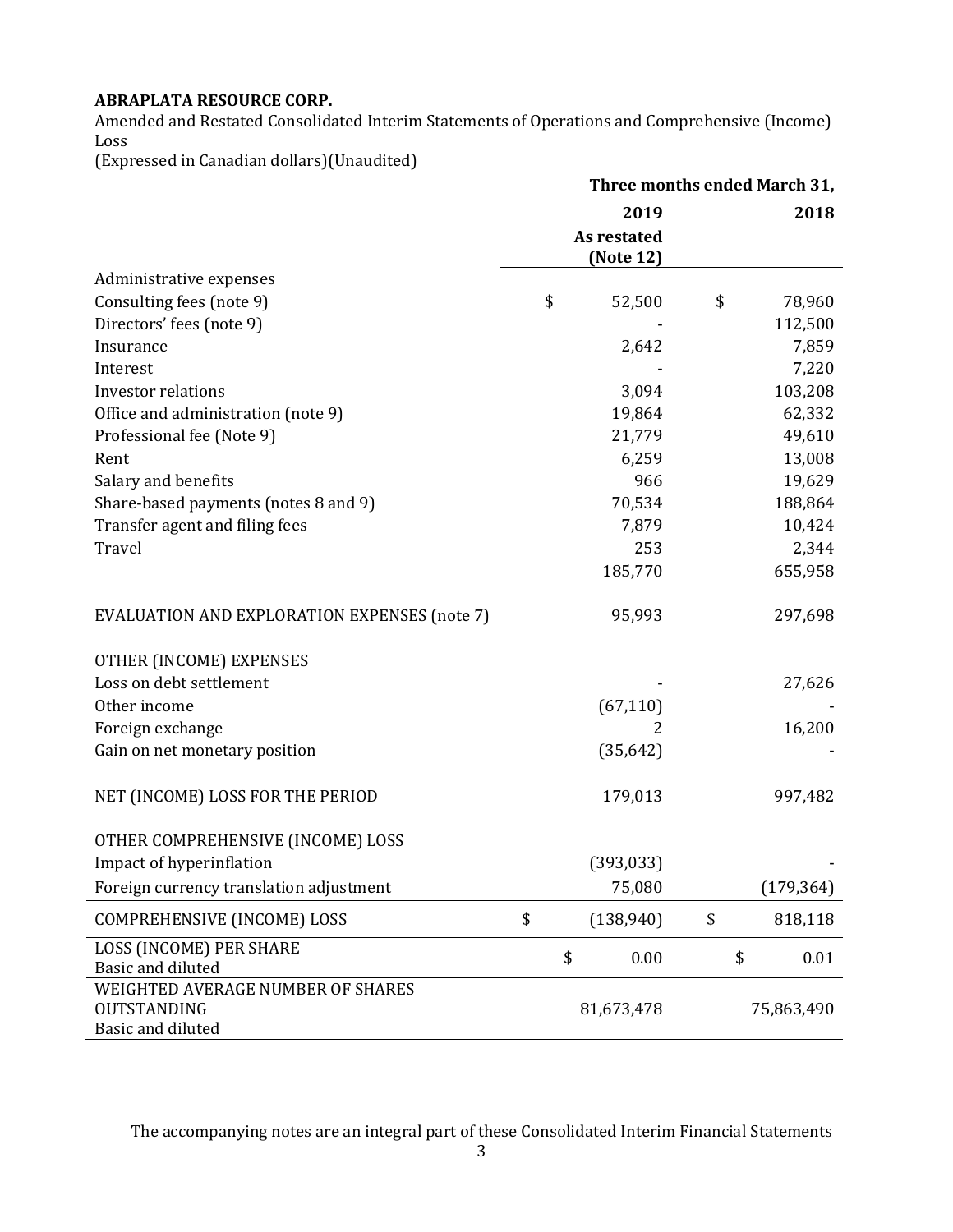Amended and Restated Consolidated Interim Statements of Changes in Equity (Expressed in Canadian dollars) (Unaudited)

|                                                | Number of<br><b>shares</b> | <b>Share capital</b><br>Amount | <b>Funds</b><br>received in<br>advance | <b>Share-based</b><br>payment<br>reserve | <b>Warrant</b><br>reserve | <b>Accumulated</b><br>other<br>comprehensive<br>income (loss) | <b>Accumulated</b><br><b>Deficit</b> | <b>Total</b><br>shareholders'<br>equity<br>(deficit) |
|------------------------------------------------|----------------------------|--------------------------------|----------------------------------------|------------------------------------------|---------------------------|---------------------------------------------------------------|--------------------------------------|------------------------------------------------------|
| <b>Balance, December 31,</b><br>2017           | 65,062,009                 | $$18,105,909$ \$               | $\sim$                                 | 875,340                                  | \$502,102                 | (763, 588)<br>-S                                              | \$(15,018,450)                       | 3,701,313                                            |
| Private placement, net of<br>share issue costs | 10,100,109                 | 1,804,556                      | $\sim$                                 | $\overline{\phantom{a}}$                 | 55,965                    |                                                               | $\overline{\phantom{a}}$             | 1,860,521                                            |
| Shares issued to SSR<br>Mining Inc.            | 2,509,265                  | 501,853                        |                                        |                                          |                           |                                                               | $\overline{\phantom{a}}$             | 501,853                                              |
| Shares issued for debt                         | 414,893                    | 82,978                         | $\overline{\phantom{0}}$               |                                          |                           |                                                               | $\overline{\phantom{a}}$             | 82,978                                               |
| Stock options granted                          |                            | -                              | $\sim$                                 | 188,864                                  | -                         |                                                               | $\overline{\phantom{a}}$             | 188,864                                              |
| Comprehensive income<br>(loss) for the period  |                            | ٠                              | $\overline{\phantom{a}}$               |                                          |                           | 179,364                                                       | (997, 482)                           | (818, 118)                                           |
| <b>Balance March 31, 2018</b>                  | 78,086,276                 | $$20,495,296$ \$               |                                        | 1,064,204<br>- \$                        | \$558,067                 | (584, 224)<br>- \$                                            | \$(16, 015, 932)                     | \$5,517,411                                          |

|                                               | Number of<br><b>shares</b> | <b>Share capital</b><br>Amount | <b>Funds</b><br>received<br>for private<br><b>placement</b> | <b>Share-based</b><br>Warrant<br>payment<br>reserve<br>reserve |             | <b>Accumulated</b><br>other<br>comprehensive<br><b>Accumulated</b><br>deficit<br>income (loss)<br>As restated<br>As restated<br>(Note 12)<br>(Note 12) |  |             | <b>Total</b><br>shareholders'<br>equity<br>(deficit)<br>As restated<br>(Note 12) |  |             |
|-----------------------------------------------|----------------------------|--------------------------------|-------------------------------------------------------------|----------------------------------------------------------------|-------------|--------------------------------------------------------------------------------------------------------------------------------------------------------|--|-------------|----------------------------------------------------------------------------------|--|-------------|
| <b>Balance, December 31,</b><br>2018          | 81,673,478                 | $$21,316,200$ \$               |                                                             | - \$                                                           | 1,496,642   | $561,316$ \$<br>\$                                                                                                                                     |  | (1,980,334) | $$ (18,339,026)$ \$                                                              |  | 3,054,798   |
| Funds received in advance                     | $\overline{\phantom{0}}$   |                                | 167,470                                                     |                                                                |             | $\overline{\phantom{a}}$                                                                                                                               |  | -           | ۰                                                                                |  | 167,470     |
| Stock options granted                         | $\overline{\phantom{a}}$   |                                | $\overline{\phantom{a}}$                                    |                                                                | 70,534      | $\overline{\phantom{a}}$                                                                                                                               |  | -           | $\overline{\phantom{0}}$                                                         |  | 70,534      |
| Comprehensive income<br>(loss) for the period | $\overline{\phantom{0}}$   |                                | $\overline{\phantom{a}}$                                    |                                                                |             |                                                                                                                                                        |  | 317,953     | (179, 013)                                                                       |  | 138,940     |
| <b>Balance March 31, 2019</b>                 | 81,673,478                 | \$21,316,200                   | 167,470<br>S                                                |                                                                | \$1,567,176 | $$561,316$ \$                                                                                                                                          |  | (1,662,381) | \$(18,518,039)                                                                   |  | \$3,431,742 |

The accompanying notes are an integral part of these Consolidated Interim Financial Statements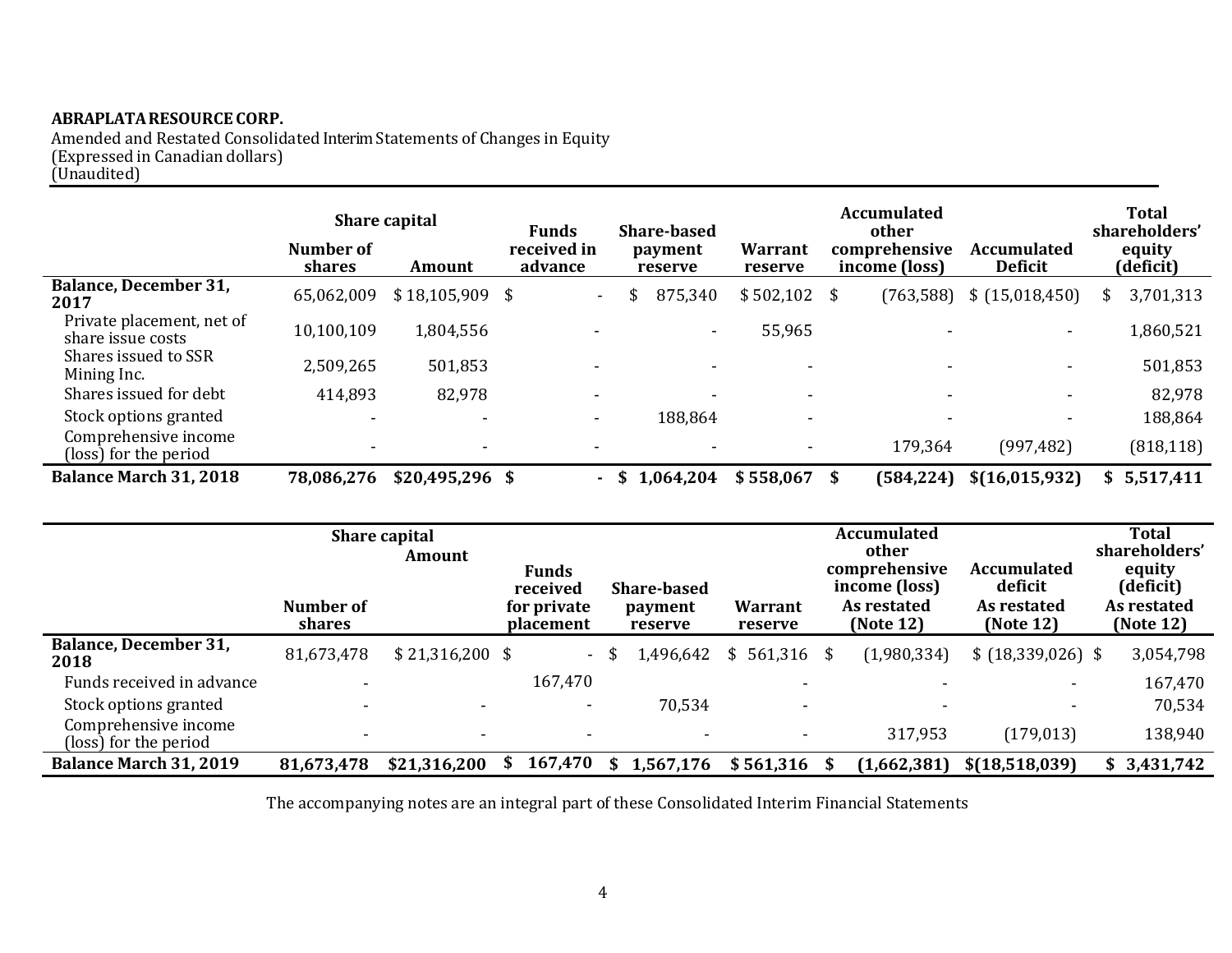Amended and Restated Consolidated Interim Statements of Cash Flows (Expressed in Canadian dollars) (Unaudited)

**Three months ended March 31, 2019 2018 As restated (Note 12) Operating activities** Net (loss) income  $\qquad \qquad$  (179,013)  $\qquad$  (997,482) Items not involving cash Foreign exchange  $(16,200)$ Share-based payments **188,864** 188,864 Gain on net monetary position (35,642) Changes In non-cash working capital items Receivable (3,937) 43,413 Accounts payable and accrued liabilities 124,956 (693,538) Prepaid 2,862 (26,332) **Cash used in operating activities** (20,240) (1,501,275) **Investing activities** Additions to mineral interests  $(285,642)$ **Cash used in investing activities** - (285,642) **Financing activities** Cash share issue costs (159,500) Proceeds from shares issued, net of cash share issue From the costs of the costs costs costs and  $\sim$  2,020,022 Funds received for private placement 167,470 **Cash provided by financing activities** 167,470 1,860,522 **Effect of foreign exchange** 35,469 (3,679) **Increase (decrease) in cash** 182,699 69,926 **Cash, beginning of period** 22,223 **Cash, end of period**  $\frac{194,361}{92,149}$ Supplemental disclosure Shares issued for debt  $\qquad \qquad$  \$  $\qquad \qquad$  82,979 Shares issued for mineral interests  $\qquad \qquad$  \$  $\qquad \qquad$  501,853 Fair value of finders' warrants  $\qquad \qquad$  \$ - \$ 55,965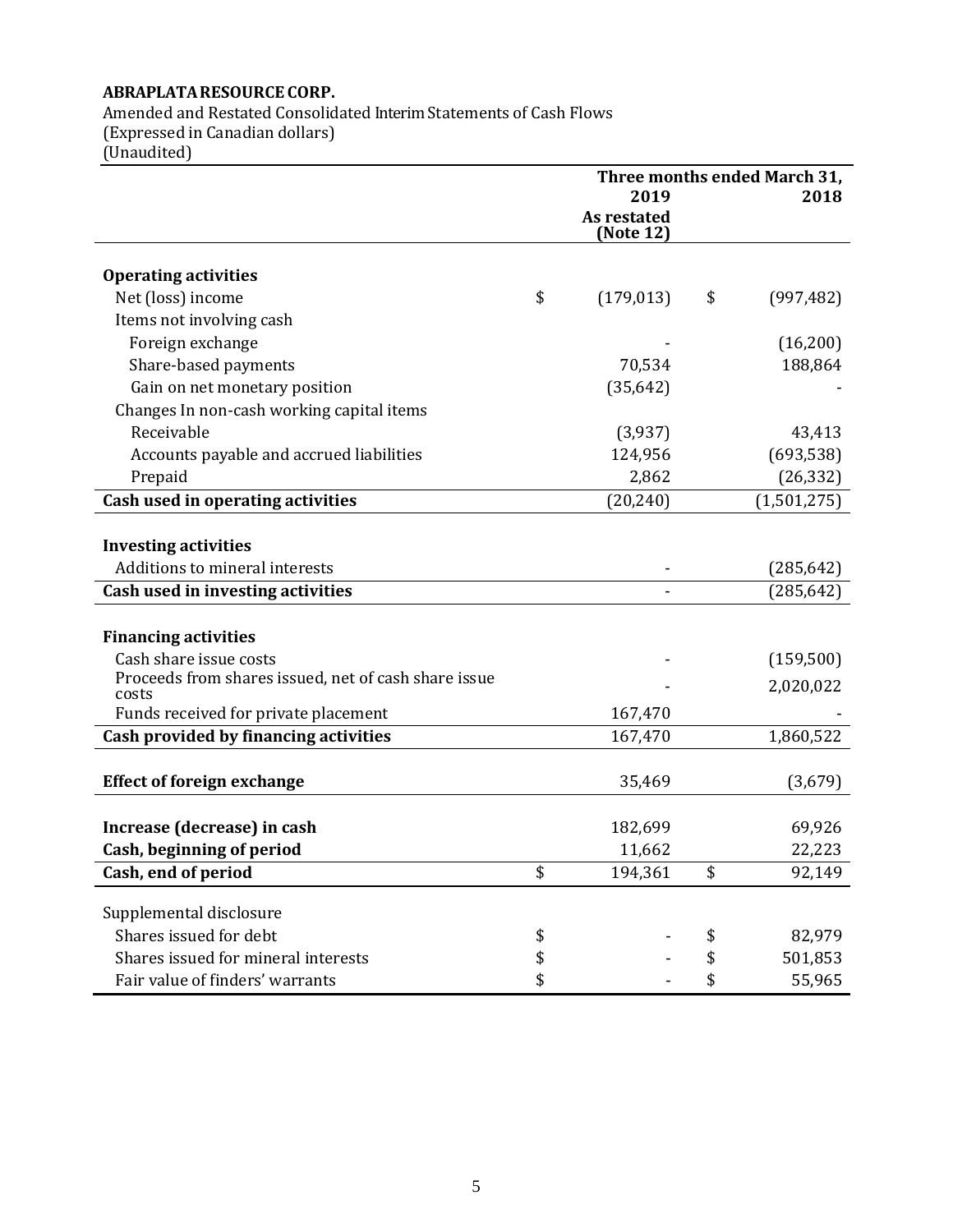## **1. NATURE OF OPERATIONS AND CONTINUANCE OF BUSINESS**

AbraPlata Resource Corp. (formerly Angel Bioventures Inc.) (the "Company") was incorporated on August 31, 1993 under the Alberta Business Corporations Act. On September 30, 2015, the Company's incorporation jurisdiction was moved to British Columbia. The Company's registered office is located at Suite 303, 750 West Pender Street, Vancouver, BC, V6C 2T7.

On September 16, 2016, the Company signed a binding Letter of Intent ("LOI") with Huayra Minerals Corporation ("Huayra"). The LOI sets out the key terms of the proposed acquisition by the Company of 100% of the issued and outstanding securities of Huayra.

On November 15, 2016, the Company and its wholly-owned subsidiary, 1096494 BC Ltd., entered into a definitive merger agreement (the "Merger Agreement") with Huayra. Huayra is a mineral exploration and development company engaged in the acquisition, exploration and development of mineral resource properties in Argentina. Huayra has an agreement (the "SSRM Agreement") with SSR Mining Inc. ("SSRM") to acquire an indirect 100% interest in the Diablillos and Aguas Perdidas (previously known as "M-18") properties in Salta and Chubut Provinces, Argentina. Huayra also has rights in the Cerro Amarillo project in the Province of Mendoza, Argentina and the Samenta project in the Province of Salta, Argentina.

As per the terms of the Merger Agreement, Huayra and 1096494 BC Ltd. amalgamated (the "Amalgamation") and the amalgamated company became a wholly-owned subsidiary of the Company. Pursuant to the Amalgamation, the Company acquired all of the issued and outstanding Class A common shares of Huayra in exchange for a like number of common shares of the Company. The Amalgamation was an arm's length transaction and constituted a "reverse takeover" pursuant to the policies of the TSX Venture Exchange (the "Exchange").

The Amalgamation became effective on April 24, 2017. In this regard, the Company entered into an agreement with SSRM providing for the Company's assumption of all of Huayra's obligations under the SSRM Agreement.

As a condition precedent to the Amalgamation, the Company undertook the Concurrent Financing and raised \$2,863,099 in order for the Company to meet the initial listing requirements of the Exchange. The securities issued in the Concurrent Financing consist of 9,543,663 subscription receipts of the Company at a price of \$0.30 per share.

The Company also entered into an amended and restated merger agreement with 1096494 BC Ltd. and Huayra as of February 27, 2017 to replace and supersede the Merger Agreement and address certain corporate matters.

These Consolidated Interim Financial Statements have been prepared on a going concern basis, which assumes that the Company will be able to realize its assets and discharge its liabilities in the normal course of business. As at March 31, 2019, the Company has a working capital deficiency of \$836,160 (December 31, 2018 – \$894,978) and has an accumulated deficit of \$18,518,039. The continued operations of the Company are dependent on its ability to generate future cash flows or obtain additional financing.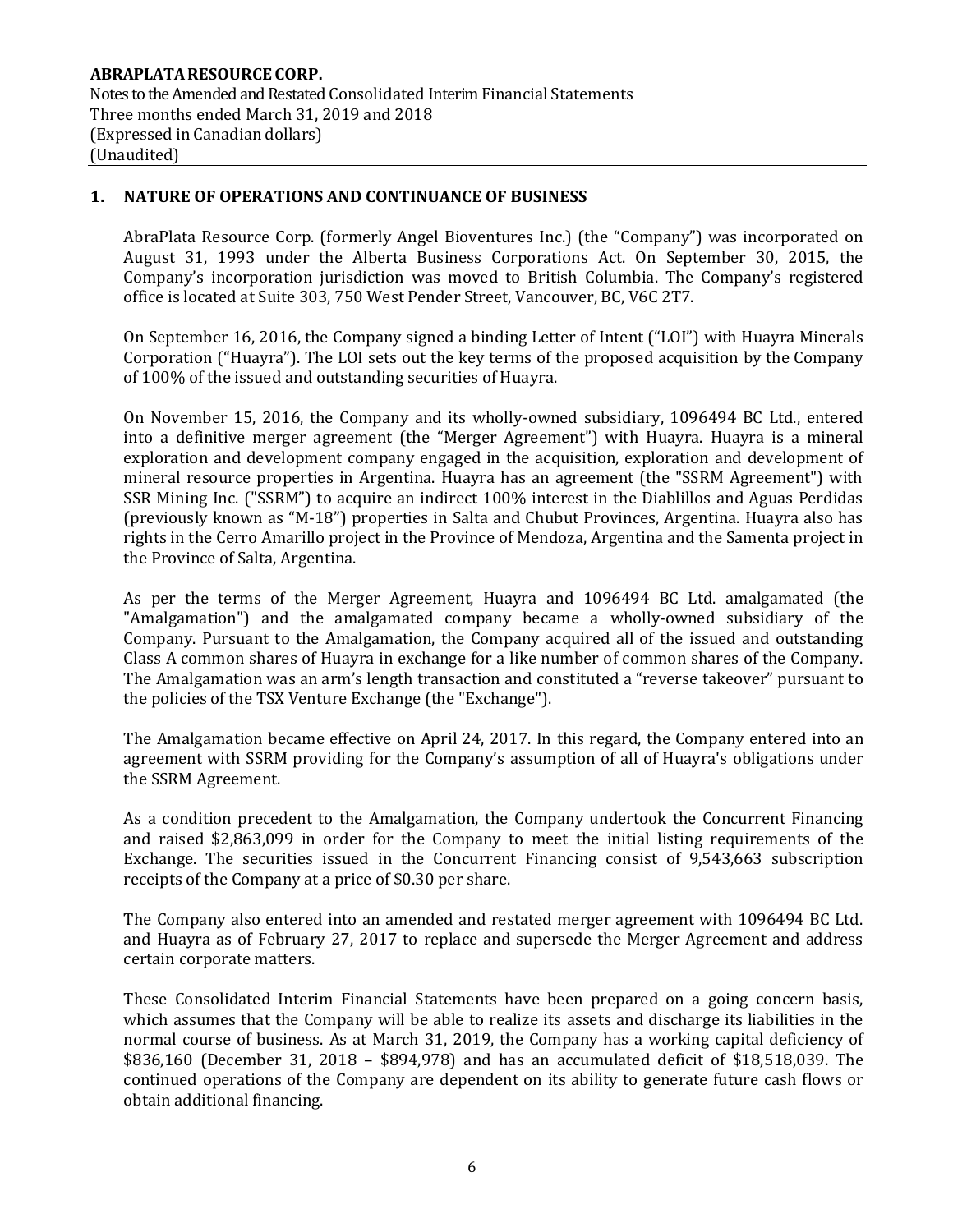# **1. NATURE OF OPERATIONS AND CONTINUANCE OF BUSINESS (continued)**

Management is of the opinion that sufficient working capital will be obtained from external financing to meet the Company's liabilities and commitments as they become due, although there is a risk that additional financing will not be available on a timely basis or on terms acceptable to the Company. These factors indicate the existence of a material uncertainty that may cast significant doubt upon the Company's ability to continue as a going concern. These Consolidated Interim Financial Statements do not reflect any adjustments that may be necessary if the Company is unable to continue as a going concern.

## **2. BASIS OF PREPARATION**

## Statement of Compliance

These consolidated interim financial statements have been prepared in accordance with International Accounting Standard ("IAS") 34 "*Interim Reporting"*, using accounting policies consistent with the International Financial Reporting Standards ("IFRS") issued by the International Accounting Standards Board ("IASB") and interpretations of the International Financial Reporting Interpretations Committee ("IFRIC") effective March 31, 2019.

These Consolidated Interim Financial Statements were authorized for issue by the Board of Directors on November 28, 2019.

#### Basis of Measurement

These Consolidated Interim Financial Statements are expressed in Canadian dollars, the Company's presentation currency and have been prepared on the historical cost basis except for certain financial instruments, which are measured at fair value. In addition, these Consolidated Interim Financial Statements have been prepared using the accrual basis of accounting, except for cash flow information. The accounting policies used in the preparation of these consolidated Interim Financial Statements are the policies listed in the note 5 of the audited financial statements for the year ended December 31, 2018. These accounting policies have been applied consistently to all periods presented in these Consolidated Interim Financial Statements as if the policies have always been in effect.

## **3. HYPERINFLATION**

Due to various qualitative factors and developments with respect to the economic environment in Argentina during the year ended December 31, 2018, including, but not limited to, the acceleration of multiple local inflation indices, the three-year cumulative inflation rate of the local Argentine wholesale price index exceeding 100% in May 2018 and the significant devaluation of the Argentine Peso, Argentina was designated a hyper-inflationary economy as of July 1, 2018 for accounting purposes.

Accordingly, IAS 29, Financial Reporting in Hyper-Inflationary Economies, has been applied to these consolidated Interim Financial Statements as the Company's Argentine operating subsidiaries (the "Argentine Subsidiaries") use the Argentine Peso as its functional currency. The Company also followed the interpretive guidance of IAS 29 included within IFRIC 7. IAS 29 was first adopted for the year ended December 31, 2018. The consolidated Interim Financial Statements are based on the historical cost approach in IAS 29.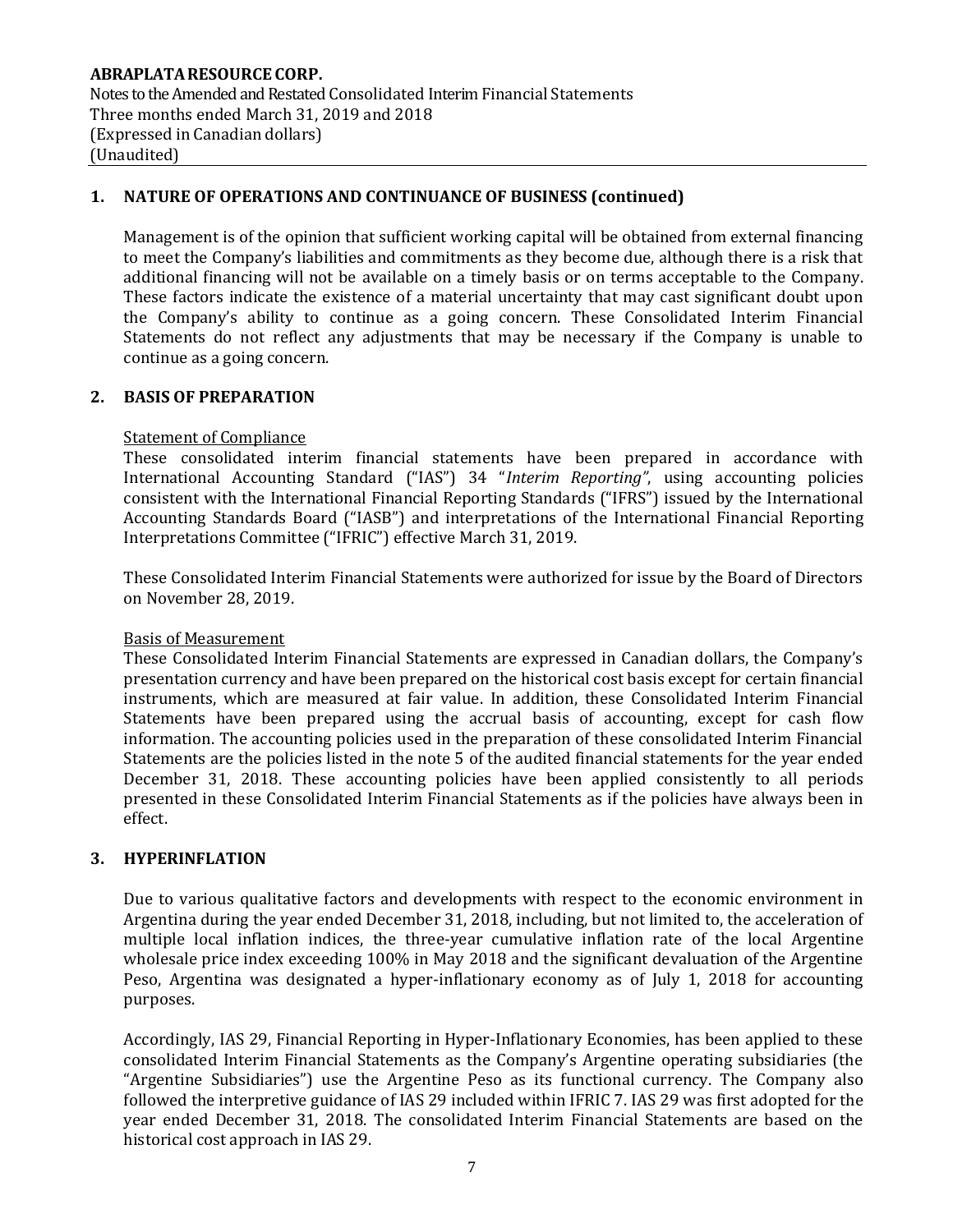**ABRAPLATARESOURCE CORP.** Notes to the Amended and Restated Consolidated Interim Financial Statements Three months ended March 31, 2019 and 2018 (Expressed in Canadian dollars) (Unaudited)

## **3. HYPERINFLATION (continued)**

The application of hyperinflation accounting requires restatement of the Argentine subsidiaries' nonmonetary assets and liabilities, shareholders' equity and comprehensive loss items from the transaction date when they were first recognized into the current purchasing power which reflects a price index current at the end of the reporting period before being included in the consolidated Interim Financial Statements. To measure the impact of inflation on its financial position and results, the Company has elected to use the Wholesale Price Index (Indice de Precios Mayoristas or "IPIM") for periods up to December 31, 2016, and the Retail Price Index (Indice de Precios al Consumidor or "IPC") thereafter. These price indices have been recommended by the Government Board of the Argentine Federation of Professional Councils of Economic Sciences ("FACPCE").

As the consolidated Interim Financial Statements of the Company have been previously presented in Canadian dollars, a stable currency, the comparative period amounts do not require restatement. For the year ended December 31, 2018, the Company recognized a gain of \$1.5 million in relation to the impact of hyperinflation within other comprehensive income. This amount is primarily the result of hyperinflation adjustments recognized on non-monetary assets held by its Argentine subsidiaries as of July 1, 2018, which have been restated from the historic date when they were first recognized to July 1, 2018 (the "Opening Hyperinflation Adjustment"), and then to the current date, March 31, 2019. On initial application of IAS 29, there was an accounting policy choice to recognize the Opening Hyperinflation Adjustment directly to opening equity or to other comprehensive loss. The Company elected to recognize this amount to other comprehensive loss and it is included in the figure noted above.

## **4. FINANCIAL INSTRUMENTS**

## **(a) Fair value estimation**

The fair value of financial instruments are determined by valuation methods depending on hierarchy levels as defined below:

- (i) Level 1 of the fair value hierarchy includes unadjusted quoted prices in active markets for identical assets or liabilities;
- (ii) Level 2 of the hierarchy includes inputs that are observable for the asset or liability, either directly or indirectly; and
- (iii) Level 3 includes inputs for the asset or liability that are not based on observable market data.

The Company does not have any financial instruments included in Level 1, 2 and 3. The carrying values of financial instruments maturing in the short term approximates their fair values.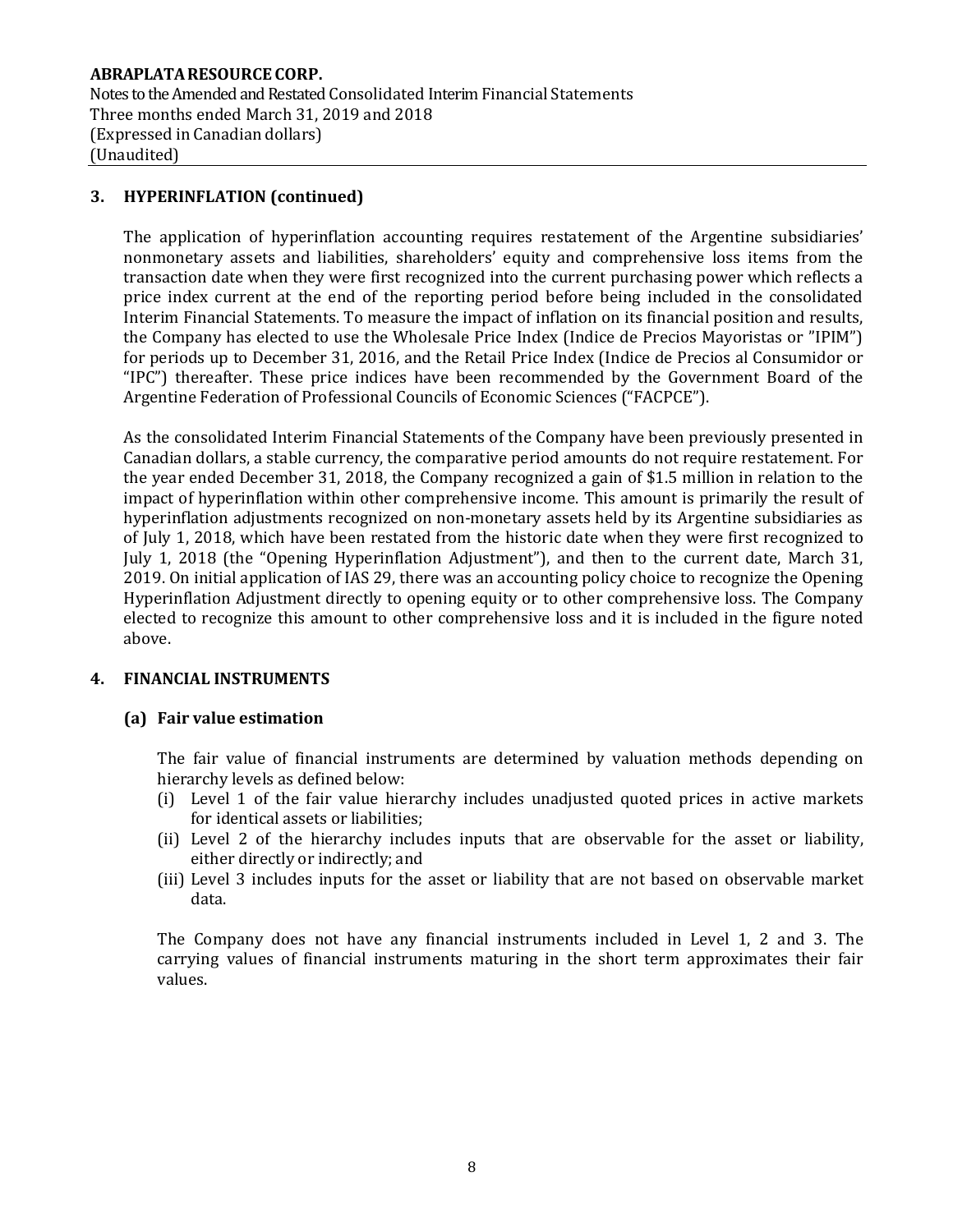## **4. FINANCIAL INSTRUMENTS (continued)**

#### **(b) Financial risks**

The Company may be exposed to risks of varying degrees of significance which could affect its ability to achieve its strategic objectives. The Company manages risks to minimize potential losses. The main objective of the Company's risk management process is to ensure that the risks are properly identified and that the capital base is adequate in relation to those risks. The Company's risk exposure and the impact on the Company's financial instruments are summarized below:

## *Credit risk*

Credit risk is the risk of potential loss to the Company if the counterparty to a financial instrument fails to meet its contractual obligations.

The Company is exposed to credit risk with respect to its cash and receivable. The Company's maximum exposure to credit risk is their carrying amounts disclosed in the consolidated statement of financial position. Credit risk associated with cash is minimized by placing these instruments with major Canadian financial institutions with strong investment-grade ratings as determined by a primary ratings agency. Credit risk associated with accounts receivable is minimal as the majority of the balance is owing from Canada Revenue Agency.

## *Liquidity risk*

Liquidity risk is the risk that the Company will not be able to meet its financial obligations as they fall due.

At March 31, 2019, the Company had a cash balance of \$194,361 to settle current liabilities of \$1,075,982. All of the Company's financial liabilities have contractual maturities of less than 30 days and are subject to normal trade terms.

The Company intends to finance future requirements from share issuances, the exercise of options and/or

warrants, debt or other sources. There can be no certainty of the Company's ability to raise additional financing through these means.

#### *Market risk*

Market risk is the risk that the fair value of future cash flows of a financial instrument will fluctuate due to changes in market factors. Market risk comprises three types of risk: price risk, interest rate risk and currency risk.

#### *Price risk*

Price risk is the risk that the fair value of future cash flows of the Company's financial instruments will fluctuate because of changes in market prices. The Company is not exposed to price risks.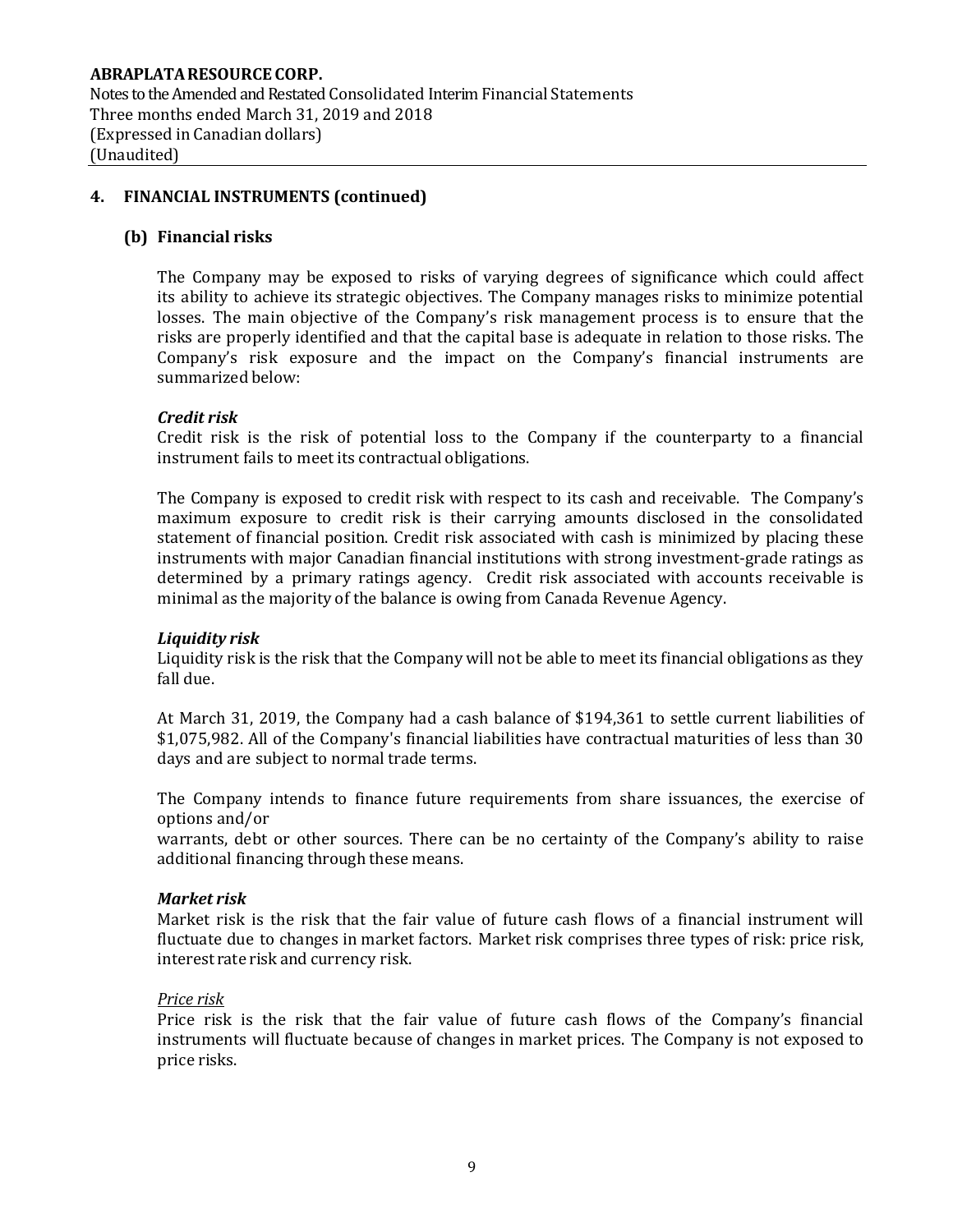Notes to the Amended and Restated Consolidated Interim Financial Statements Three months ended March 31, 2019 and 2018 (Expressed in Canadian dollars) (Unaudited)

## **4. FINANCIAL INSTRUMENTS (continued)**

## **(b) Financial risks (continued)**

#### *Interest rate risk*

Interest rate risk is the risk that the fair values and future cash flows of the Company will fluctuate because of changes in market interest rates. The Company is exposed to interest rate risk to the extent that the cash, if any, maintained at financial institutions is subject to a floating rate of interest. The interest rate risk on cash is not considered significant.

#### *Currency risk*

Currency risk is the risk that the fair values or future cash flows of the Company's financial instruments will fluctuate because of changes in foreign currency exchange rates. The Company is exposed to currency risk through financial assets and liabilities denominated in currencies other than the Canadian dollar, the Company's presentation currency. The Company's financial instruments denominated in currencies that are not the Canadian dollar as at March 31, 2019 are as follows:

|                                          | US\$  | <b>Argentine Peso</b> | C\$ equivalent |
|------------------------------------------|-------|-----------------------|----------------|
| Cash                                     | 8,220 | 386.414               | 22.876         |
| Accounts payable and accrued liabilities | ۰     | 11,483,565            | 353,407        |

The Company's sensitivity analysis suggests that a 10% depreciation or appreciation of the foreign currencies against the Canadian dollar would have resulted in an approximate \$33,053 decrease or increase in the Company's other comprehensive income or loss.

As at March 31, 2019, US dollar amounts have been translated at a rate of C\$1.3363 per US dollar and Argentine peso amounts have been translated at C\$0.030775 per Argentine peso.

## **5. CAPITAL MANAGEMENT**

The Company's objectives when managing capital are to safeguard the Company's ability to continue as a going concern in order to pursue the development and exploration of its mineral properties and to maintain a flexible capital structure, which optimizes the costs of capital to an acceptable risk.

The Company depends on external financing to fund its activities and there can be no guarantee that external financing will be available at terms acceptable to the Company. The Company does not believe its current working capital is sufficient to maintain its core operations for the next twelve months, and additional funding will be required by the Company to complete its strategic objectives and continue as a going concern. There is no certainty that additional financing at terms that are acceptable to the Company will be available. The capital structure of the Company currently consists of common shares. The Company manages the capital structure and makes adjustments to it in light of changes in economic conditions and risk characteristics of the underlying assets. In order to maintain or adjust the capital structure, the Company may issue new debt, new shares or warrants.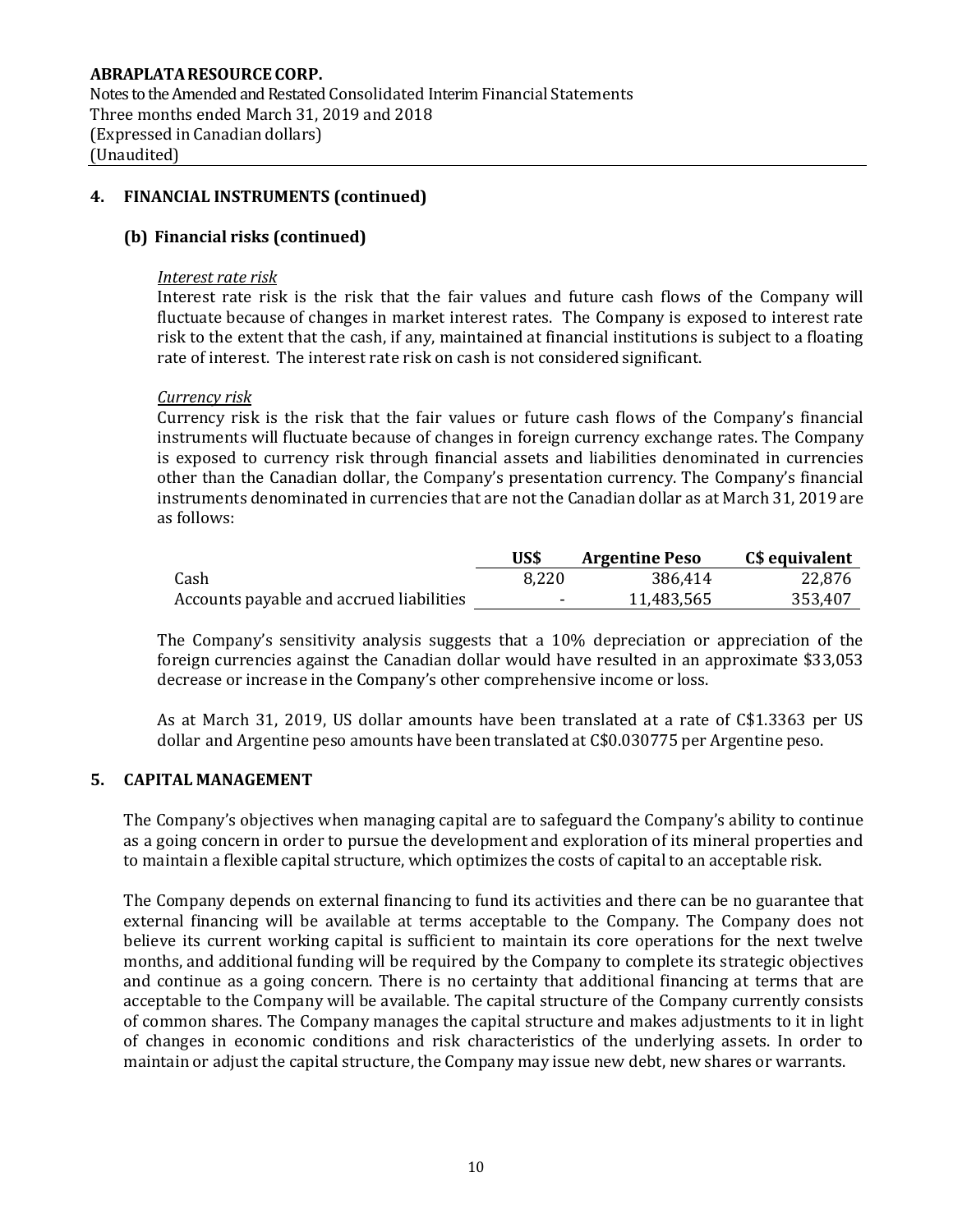# **5. CAPITAL MANAGEMENT(continued)**

Management reviews its capital management approach on a regular basis. There were no changes in the Company's approach to capital management. Pursuant to the second amended and restated share purchase agreement dated March 21, 2017, SSRM has the right to maintain a free carried 19.9% equity interest in the Company until the completion of a qualified financing and to elect, after the completion of a qualified financing, to participate in future equity financings to maintain its ownership level in the Company for as long as SSRM continues to hold not less than ten percent of the then issued and outstanding shares of the Company on a non-diluted basis. During the year ended December 31, 2018 the Company completed a qualified financing and is no longer obligated to maintain SSRM's free carried equity interest.

## **6. MINERAL INTERESTS**

Through the Company's wholly-owned subsidiaries, the Company controls exploration projects in Argentina classified by the Company into the Diablillos Project, Cerro Amarillo Project and Samenta Project. All acquisition costs and option payments related to these exploration projects are capitalized as mineral interests and are incurred in US dollars and translated to Canadian dollar, the presentation currency for the Company.

- (a) Diablillos project
	- (1) On November 1, 2016, the Company closed a Share Purchase Agreement dated August 23, 2016, as amended and restated on March 21, 2017, with SSRM and Fitzcarraldo Ventures Inc. (the "Share Purchase Agreement") pursuant to which Huayra acquired from SSRM all of the issued and outstanding shares of Pacific Rim Mining Corporation Argentina S.A., ABP Global Inc. (BVI) and ABP Diablillos Inc. (BVI) (together, the "SSRM subsidiaries"). Through the acquisition of the SSRM subsidiaries, the Company acquired certain exploration projects in Salta and Chubut Provinces, Argentina (the "Diablillos Project" and the "M-18 Project").

Cash consideration payable to SSRM consists of the following:

- (i) US\$300,000 on closing; this amount to be increased by an amount equal to the US dollar equivalent of the amount of Argentine Pesos deposited in entity purchased by the Company (paid);
- (ii) US\$300,000 on or before February 15, 2017 (as amended)(paid);
- (iii) US\$500,000 on 180<sup>th</sup> day after closing (paid);
- (iv) US\$50,000 on or before January 12, 2018 (as amended) (paid);
- (v) US\$5,000,000 to be paid on the earlier of:
	- o The 3<sup>rd</sup> anniversary of closing; and
	- o The date on which the Company obtains a feasibility study in respect of all or any part of the project covered by the Diablillos Project.
- (vi) US\$7,000,000 to be paid on the earlier of:
	- o The 5<sup>th</sup> anniversary of closing; and
	- o The date on which construction of mining facilities commences on all or any part of the project covered by the Diablillos Project.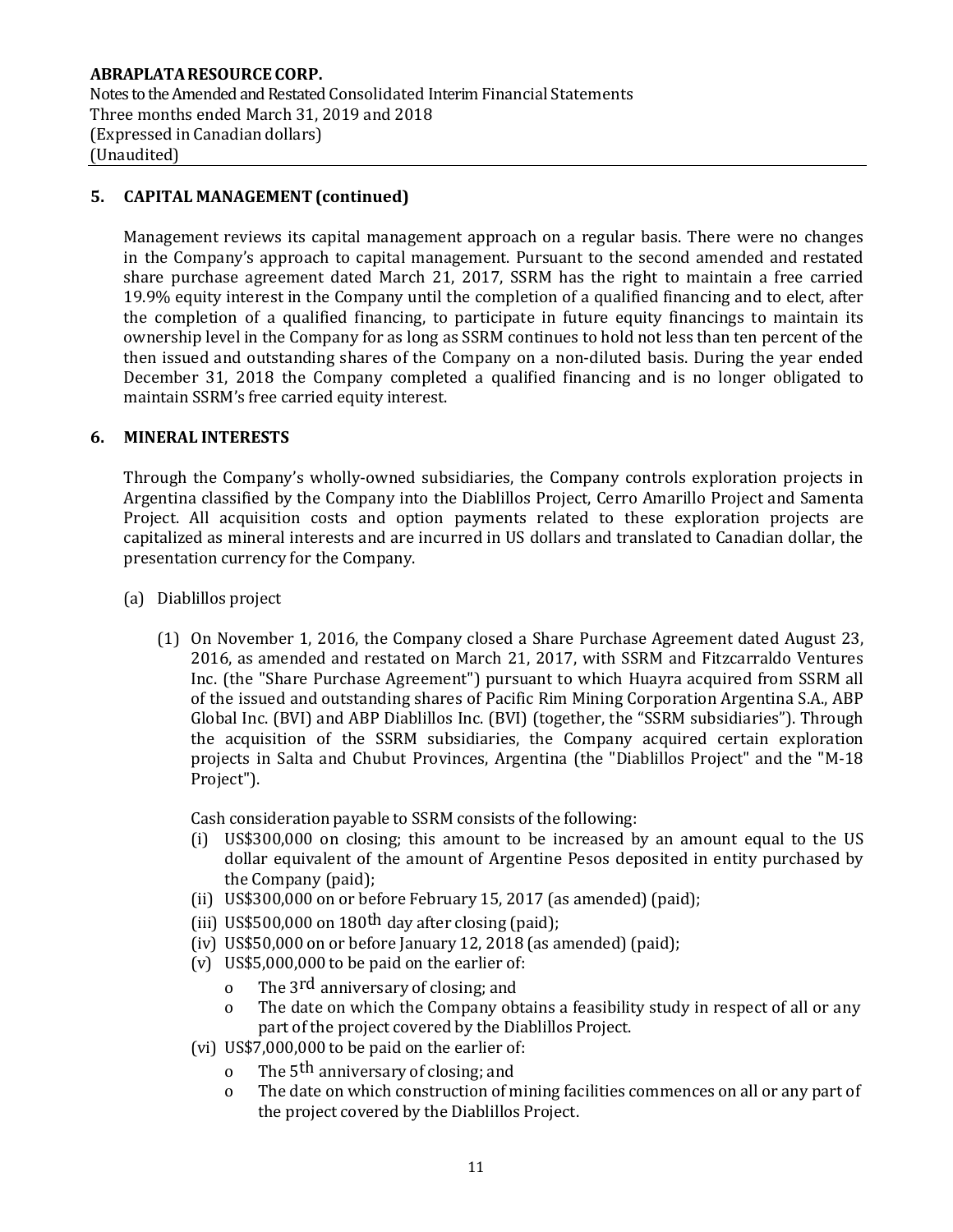Notes to the Amended and Restated Consolidated Interim Financial Statements Three months ended March 31, 2019 and 2018 (Expressed in Canadian dollars) (Unaudited)

## **6. MINERAL INTERESTS (continued)**

(a) Diablillos project(continued)

Equity consideration consists of Class B common shares of the Company (11,294,609 shares issued) which automatically converted into a number of Huayra Class A Shares that, upon the completion of the RTO, resulted in SSRM holding common shares of the Company representing 19.9% of the Company's then outstanding common shares. The agreement provides SSRM an anti-dilution right to maintain 19.9% equity interest in the capital of the Company until the Company completes a qualified financing of a minimum of US\$5,000,000. During the year ended December 31, 2018 the Company completed a qualified financing and is no longer obligated to maintain SSRM's free carried equity interest.

The royalty consideration payable to SSRM consists of a 1% net smelter returns royalty. SSRM is entitled to receive advance royalty payments totaling US\$1,000,000 over 4 years as follows:

- (i) US\$250,000 on November 1, 2017 (paid);
- (ii) US\$250,000 on October 31, 2019 (as amended);
- (iii) US\$250,000 on November 1, 2019; and
- (iv) US\$250,000 on November 1, 2020.

These advance royalty payments will be deducted and set off against the first US\$1,000,000 of net smelter returns royalty payments otherwise payable in respect of the Diablillos Project. As security for the above obligations the Company has pledged to SSRM all the shares the Company acquired in the two entities which hold interest to the Diablillos Project and the M-18 Project.

On March 1, 2019 the Company entered into a binding letter agreement ("Aethon Letter Agreement") with Aethon Minerals Corp. ("Aethon"), whereby Aethon will have the exclusive right for a period of approximately five months to (i) perform technical due diligence on the Company's Diablillos Project in Argentina and (ii) negotiate with the Company the terms of an option or other transaction whereby Aethon could acquire a 50% or greater interest in the Diablillos Project. SSR Mining Inc, the original vendor of the Diablillos Project to the Company, has indicated its intention to support in principle the transactions to be negotiated by the parties pursuant to the Aethon Letter Agreement and, subject to being satisfied with the definitive transaction terms, to formally consent to the transactions and defer the due dates of scheduled cash property payments by up to four years and waive advance NSR royalty payments.

The following is a summary of the principal terms of the Aethon Letter Agreement:

- (i) Aethon shall have the exclusive right until July 26, 2019 to complete its due diligence and negotiate the terms of, and enter into an option agreement with the Company, pursuant to which Aethon can earn a 50% interest in the Diablillos Project.
- (ii) In consideration for the exclusivity period, Aethon agrees to make an upfront payment of USD\$50,000 to the Company.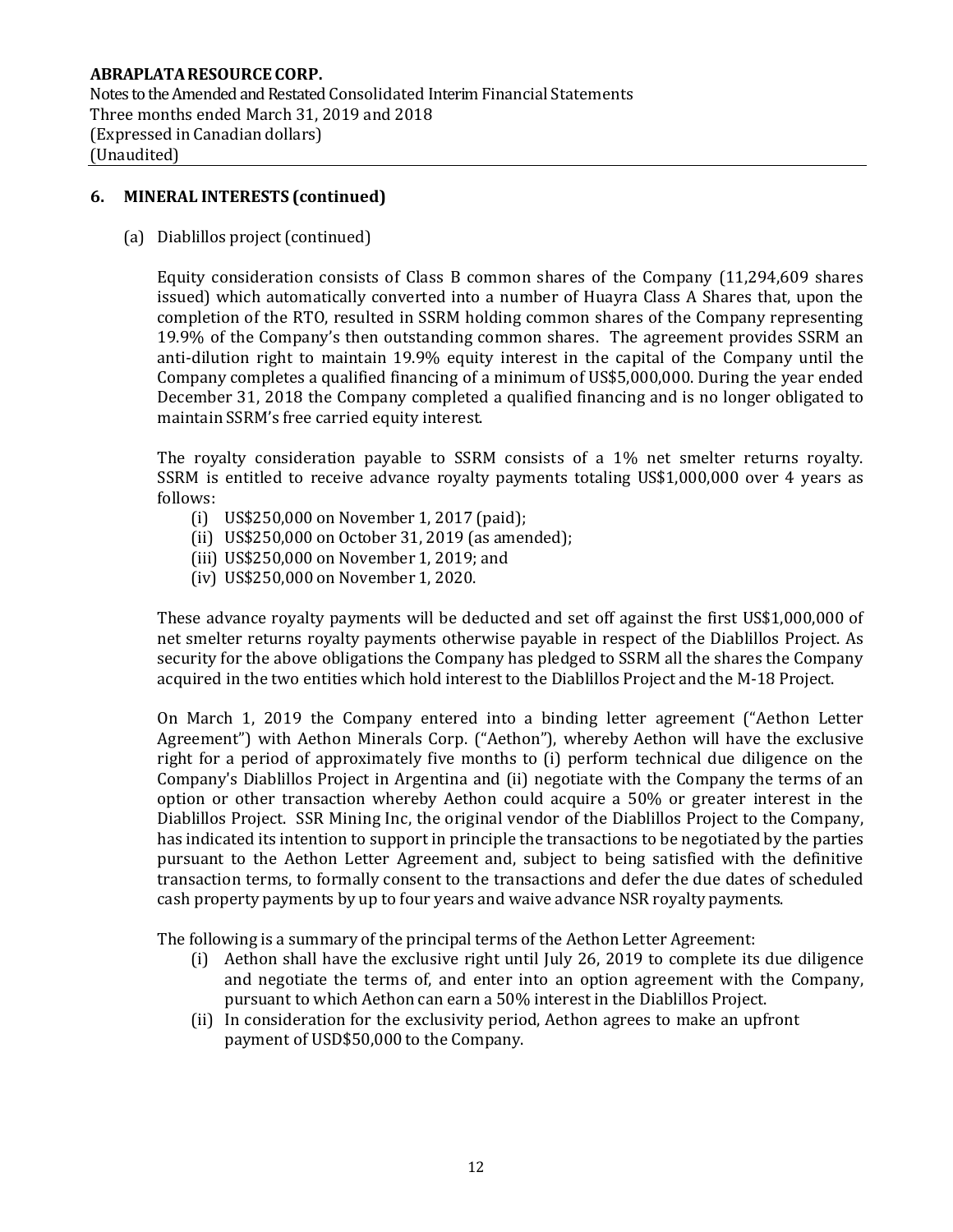Notes to the Amended and Restated Consolidated Interim Financial Statements Three months ended March 31, 2019 and 2018 (Expressed in Canadian dollars) (Unaudited)

## **6. MINERAL INTERESTS (continued)**

- (a) Diablillos project(continued)
	- (iii) During the Exclusivity Period, Aethon will spend a minimum of USD\$150,000 on expenditures in connection with a metallurgical testing program and other related test work to be carried out on the Project.

The Company also has written assurances from SSRM that SSRM will consent to the Aethon Agreement and the entering into the Aethon Option Agreement, subject to being satisfied with the definitive transaction terms. SSRM has also agreed to forbear from enforcing payment of outstanding NSR royalty payments during the exclusivity period. SSRM has also indicated that it would agree to delay property payments of USD\$5 million and USD\$7 million by up to four years under certain circumstances, including a merger of Aethon and AbraPlata on terms that are satisfactory to SSRM.

(2) On August 30, 2017 the Company signed an agreement to acquire all of the issued and outstanding shares of Minera Cerro Bayo S.A. ("Cerro Bayo"), a privately held Argentine company. Cerro Bayo owns certain mineral rights that, as a result of a long-standing border dispute between two neighboring provinces in northwestern Argentina, overlap and potentially conflict with the Company's mineral rights to its Diablillos Ag-Au project. The acquisition of the potentially conflicting mineral rights through the acquisition of Cerro Bayo means that the Company will retain its title to the Diablillos Ag-Au project regardless of the ultimate outcome of the provincial border dispute.

Cash and equity consideration payable under the agreement is as follows:

- (i) US\$225,000 upon closing (paid);
- (ii) US\$175,000 on or before February 28, 2018 (paid);
- (iii) US\$175,000 and 150,000 common shares on or before December 15, 2018 (as amended);
- (iv) US\$175,000 and 150,000 common shares on or before February 28, 2019;
- (v) US\$150,000 and 200,000 common shares on or before August 30, 2019;
- (vi) US\$250,000 on or before February 29, 2020;
- (vii) US\$350,000 on or before August 30, 2020;
- (viii) US\$825,000 to be paid on the earlier of February 28, 2021 or the date on which the Company has obtained a Diablillos Feasibility Study as defined in the SSRM Agreement dated August 23, 2016; and
- (ix) US\$1,000,000 is to be paid on the earlier of the date of commencement of mine construction at the Diablillos project or November 1, 2021.

The Company did not make a payment of US\$175,000 and did not issue 150,000 shares by December 15, 2018, and by February 28, 2019 accordingly the Cerro Bayo agreement is in default. The Company wrote off the acquisition and exploration costs incurred in relation to Cerro Bayo agreement.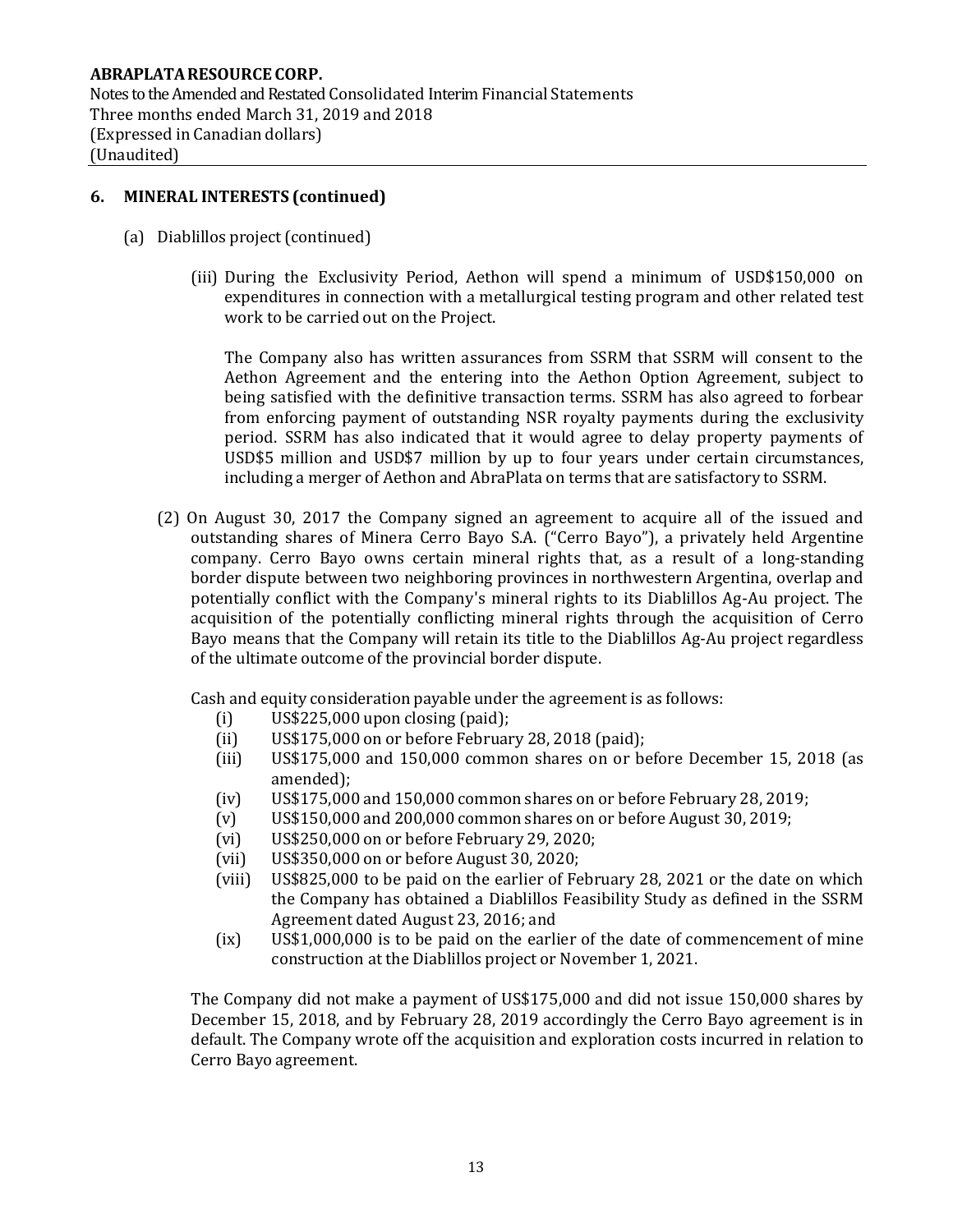## **6. MINERAL INTERESTS (continued)**

(b) Samenta project

During the year ended December 31, 2018 AbraPlata Argentina S.A. ("APA SA") terminated the exploration-with-option-to-purchase agreements related to Samenta mineral property. As a result, all acquisition and exploration costs incurred in relation to Samenta property were written off. APA SA acquired the option to purchase the Samenta Cu-Mo porphyry prospect located in the province of Salta in northwestern Argentina during the year ended September 30, 2015. APA SA signed exploration-with- option-to-purchase agreements, which were amended in July 2016, on two separate but contiguous claim groups, Cerro Samenta Norte and Cerro Samenta Sur, comprising the Samenta Project.

Cash consideration payable per the agreement were as follows:

- (i) US\$30,000 upon completion of the due diligence (paid)
- (ii) US\$50,000 in February 2017 (paid)
- (iii) US\$70,000 in August 2017 (paid)
- (iv) US\$90,000 in August 2018
- (v) US\$130,000 in August 2019.

An exercise fee of US\$4,230,000 was due at the end of August 2020. The underlying owners were also entitled to a 1.5% NSR royalty of which 0.5% can be purchased back for US\$1,000,000.

(c) Cerro Amarillo project

For the Cerro Amarillo Project, the Company is awaiting the ratification of the appropriate permits to undertake, subject to financing, a stage one drilling campaign. On December 1, 2014, the Company announced that during the congressional deliberations that took place in November 2014, it was determined that any decision regarding the ratification of the drill permit should be delayed pending the completion of an inventory of glaciers in or near the project to be conducted by *Instituto Argentino de Nivología Glaciología y Ciencias Ambientales* ("IANIGLA"), the federal body charged with conducting the inventory under the Protection of Glaciers Law 26.639. IANIGLA has already begun the inventory, which was expected to be completed in 2015.

On July 14, 2016, APA SA, signed an agreement for the right to purchase the Cerro Amarillo project located in the province of Mendoza in Argentina. This agreement is a replacement agreement to the one that was entered into in 2010.

The Company made the following payments:

- (i) US\$25,000 in October 2016, deferred to May 2017 (paid)
- (ii) and will pay US\$25,000 annually every November, starting in November 2017, until the earlier of the ratification of appropriate permits or the receipt of exploration permits given in accordance with the legislature of the province of Mendoza (the "Notification Date"). The Company will then make a series of installments in total of US\$875,000 over 48-month period from the Notification Date. The due date for November 2018 payment was extended to January 10, 2019.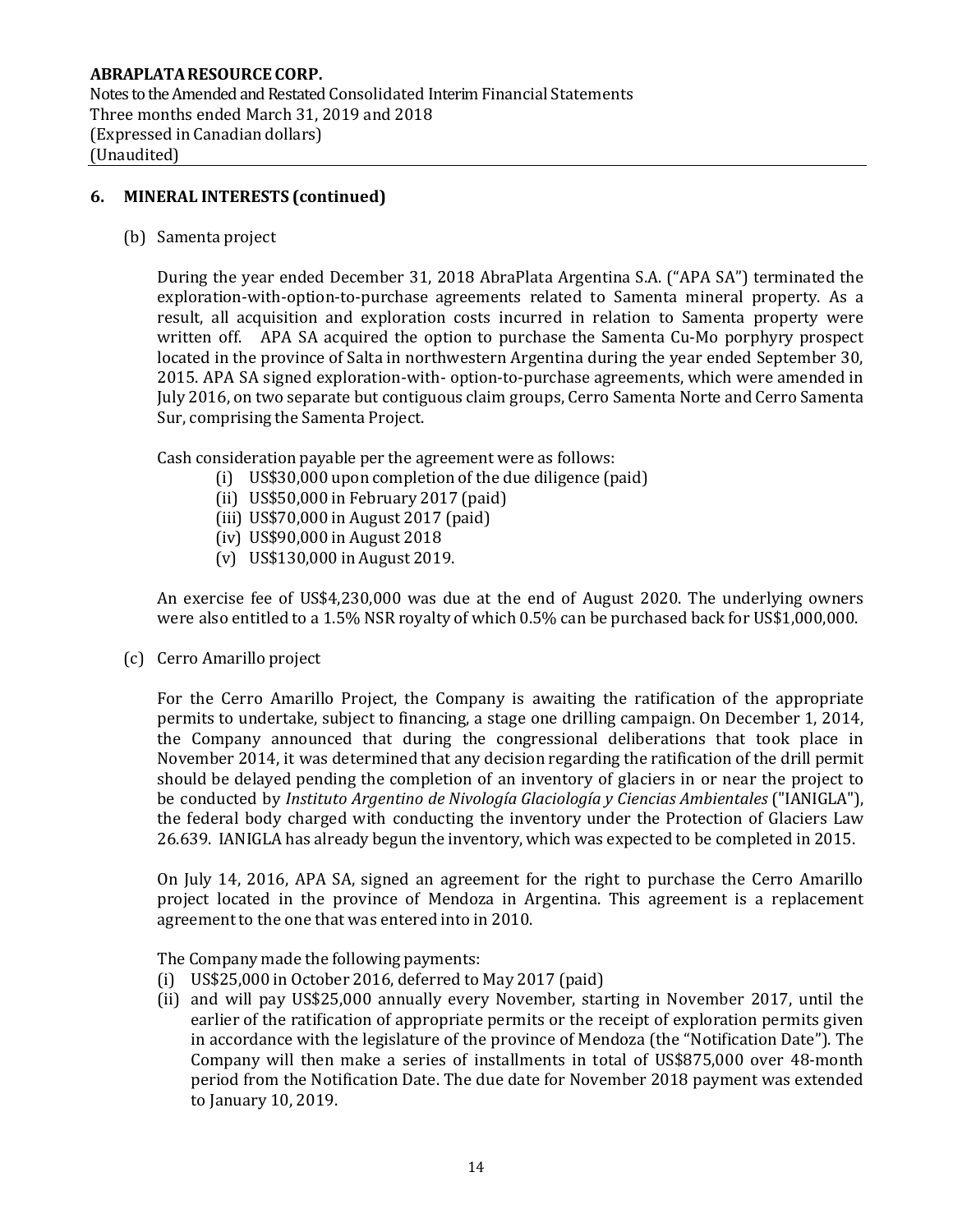Notes to the Amended and Restated Consolidated Interim Financial Statements Three months ended March 31, 2019 and 2018 (Expressed in Canadian dollars) (Unaudited)

## **6. MINERAL INTERESTS (continued)**

(c) Cerro Amarillo project (continued)

An exercise fee of US\$2,500,000 will be due by the end of 60 months period from the Notification Date. The underlying owners are also entitled to a 1% NSR royalty which can be purchased back for US\$3,000,000.

Due to uncertainty of the timing for the completion of the glaciers inventory and the ratification of the permits, the Company wrote down the Cerro Amarillo project to \$1 in prior period.

The changes to the Company's mineral interests were as follows:

|                                        | Diablillos,<br><b>Argentina</b> | Cerro | <b>Amarillo</b> | Samenta,<br>Argentina | <b>Total</b>     |
|----------------------------------------|---------------------------------|-------|-----------------|-----------------------|------------------|
| Balance as at December 31, 2017 \$     | 4,704,781                       | \$    |                 | 152,269<br>S          | 4,857,051<br>S   |
| Additions, cash                        | 285,642                         |       |                 |                       | 285,642          |
| Additions, shares                      | 602,224                         |       |                 |                       | 602,224          |
| Hyperinflationary adjustment           | 1,425,864                       |       |                 |                       | 1,425,864        |
| Foreign exchange translation           | (2,561,490)                     |       |                 | (38, 409)             | (2,599,899)      |
| Write off                              | (507, 246)                      |       |                 | (113, 860)            | (621, 106)       |
| <b>Balance December 31, 2018</b><br>\$ | 3,949,775                       | \$    |                 | \$                    | 3,949,776<br>\$  |
| Hyperinflationary adjustment           | 428,675                         |       |                 |                       | 428,675          |
| Foreign exchange translation           | (110, 549)                      |       |                 |                       | (110, 549)       |
| Balance March 31, 2019<br>\$           | 4,267,901                       | \$    |                 | \$                    | 4,267,902<br>\$. |

## **7. EVALUATIONAND EXPLORATION EXPENSES**

The Company's exploration expenses for the three months ended March 31, 2018 and 2019 are as follows:

| <b>Diablillos</b>           | Three months ended March 31, |    |         |  |  |
|-----------------------------|------------------------------|----|---------|--|--|
|                             | 2019                         |    | 2018    |  |  |
| Administration              | \$<br>22                     | \$ | 7,788   |  |  |
| Camp Costs                  | 22,068                       |    | 42,723  |  |  |
| Engineering and geology     |                              |    | 101,041 |  |  |
| <b>Drilling</b>             |                              |    | 2,662   |  |  |
| Legal and regulatory fee    | 1,792                        |    | 15,445  |  |  |
| <b>Personnel Costs</b>      | 5,427                        |    | 64,801  |  |  |
| Report                      | 22,670                       |    | 32,642  |  |  |
| <b>Travel and Transport</b> | 10,942                       |    | 21,948  |  |  |
| 0ther                       |                              |    | 2,542   |  |  |
| <b>Total Diablillos</b>     | \$<br>62,921                 | \$ | 291,592 |  |  |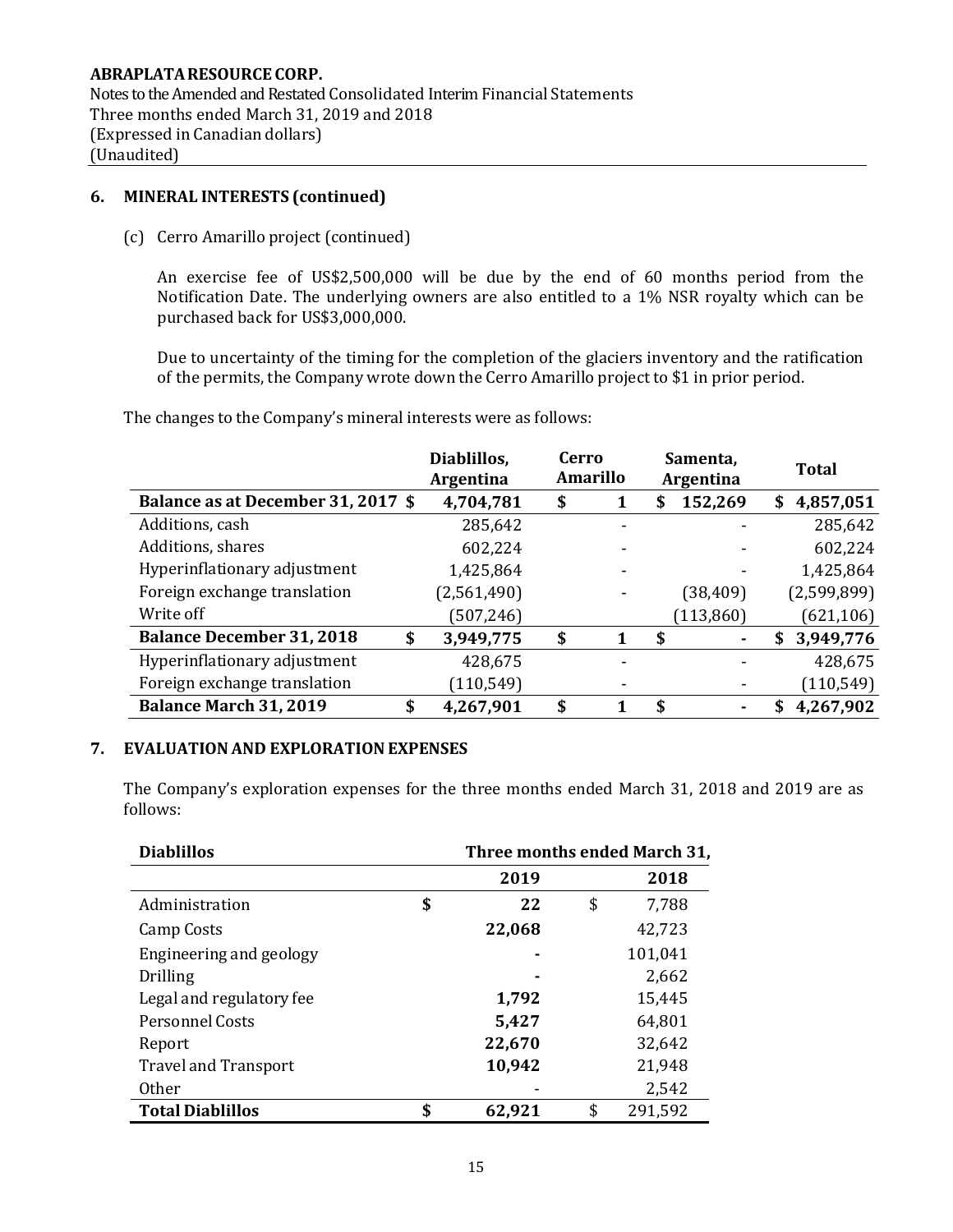# **ABRAPLATARESOURCE CORP.** Notes to the Amended and Restated Consolidated Interim Financial Statements Three months ended March 31, 2019 and 2018 (Expressed in Canadian dollars) (Unaudited)

# **Cerro Amarillo** Camp Costs **\$ 183** \$ 384 Option fee **29,236** Legal and regulatory fee **3,653** 5,722 Travel and Transport **- Total Cerro Amarillo \$ 33,072** \$ 6,106 **Total exploration \$ 95,993** \$ 297,698

# **7. EVALUATIONAND EXPLORATION EXPENSES (continued)**

## **8. SHARE CAPITAL**

#### **(a) Authorized**

Authorized: Unlimited common shares without par value. Unlimited first preferred shares without par value. Unlimited second preferred shares without par value.

#### **(b) Issued and outstanding**

Pursuant to the Merger Agreement, 21,284,381 shares were placed in escrow. At March 31, 2019, 9,557,984 shares remain in escrow (December 31, 2018 – 9,557,984).

On July 16, 2018 the Company closed the second tranche of a non-brokered private placement of 495,062 units at a price of \$0.20 per unit for gross proceeds of \$99,012. Each unit consists of one common share of the Company, and one transferrable common share purchase warrant. Each warrant is exercisable to acquire, one additional common share of the Company at a price of \$0.30 per share for a period of three years. In addition, the Company incurred share issue costs of \$4,187.

On May 4, 2018 the Company closed the first tranche of a non-brokered private placement of 3,092,140 units at a price of \$0.20 per unit for gross proceeds of \$618,428. Each unit consists of one common share of the Company, and one transferrable common share purchase warrant. Each warrant is exercisable to acquire, one additional common share of the Company at a price of \$0.30 per share for a period of three years. In connection with the first tranche of the private placement, the Company paid commissions of \$2,400 and issued 32,571 non-transferrable share purchase warrants to certain persons who introduced subscribers to the Company. Each finder's warrant is exercisable to acquire an additional common share of the Company at an exercise price of \$0.30 per share for a period of three years. Fair value of the finder warrants was estimated as \$3,249. All securities issued in connection with the Private Placement are subject to a four-month-and-one-day statutory hold period. In addition, the Company incurred share issue costs of \$16,441.

On February 8, 2018 the Company issued 414,893 shares to settle debt of \$97,500 recording a loss on debt settlement of \$6,223.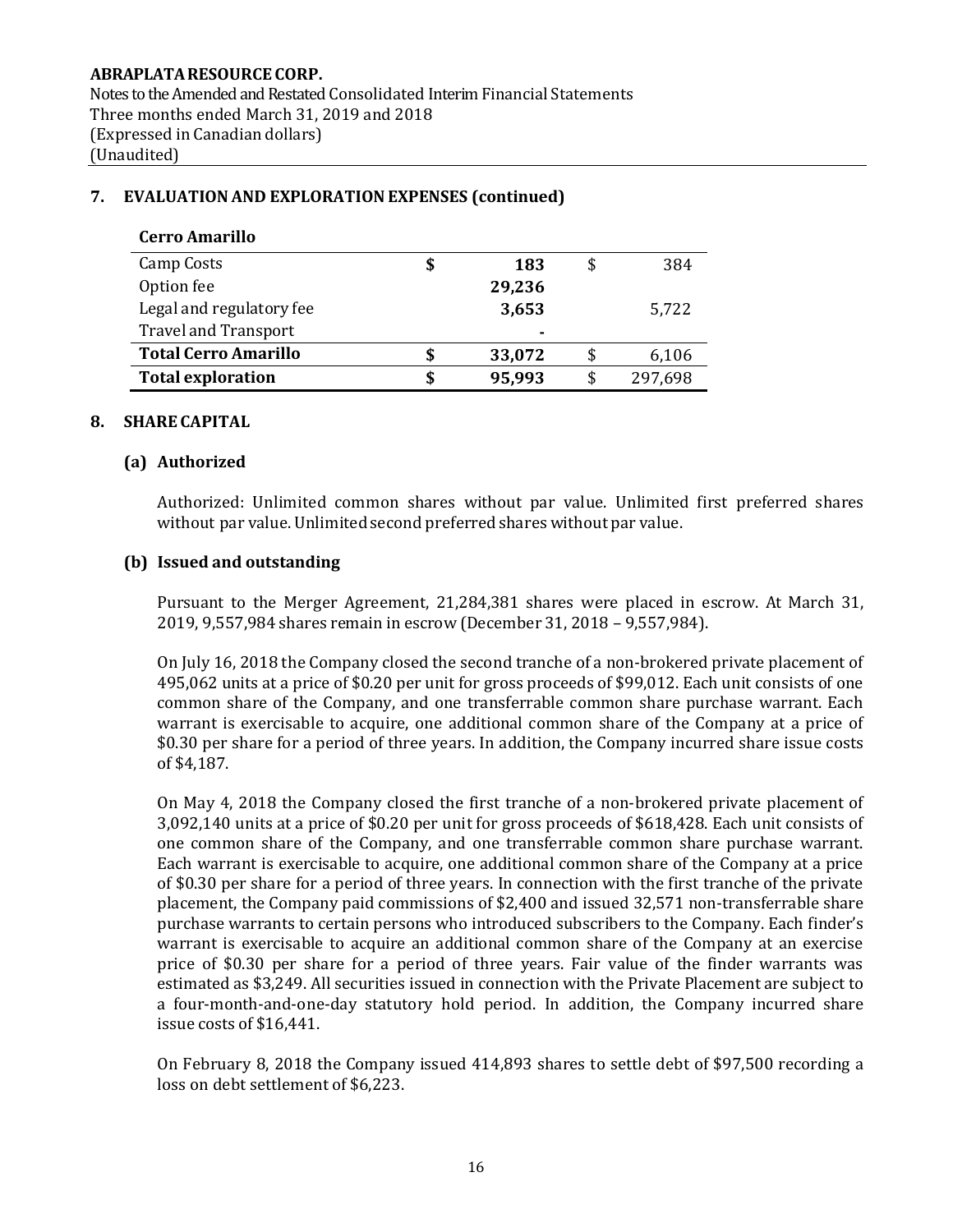Notes to the Amended and Restated Consolidated Interim Financial Statements Three months ended March 31, 2019 and 2018 (Expressed in Canadian dollars) (Unaudited)

## **8. SHARE CAPITAL (continued)**

## **(b) Issued and outstanding** (continued)

On January 12, 2018 the Company closed, on a non-brokered basis, an offering of 10,100,109 units at a price of \$0.20 per unit for total gross proceeds of \$2,020,022. Each unit consisted of one common share and one non-transferable common share purchase warrant. Each warrant is exercisable for two years to purchase an additional common share at a price of \$0.30 but will expire earlier if, for any ten consecutive trading days on the TSX Venture Exchange, the closing price of the common shares equals or exceeds \$0.40. In connection with the financing the Company paid to certain arm's length parties a finder's fee comprised of cash fee of \$106,760 and share purchase warrants exercisable to acquire up to 530,800 common shares of the Company. The warrants are exercisable for a period of two year from the date of issuance at a price of \$0.30 per common share. Fair value of the finder warrants was estimated as \$55,965. In addition, the Company incurred share issue costs of \$44,115.

Pursuant to SSRM's contractual anti-dilution right to maintain a 19.9% equity interest in the capital of the Company, under the second amended and restated share purchase agreement dated March 21, 2017, 2,509,265 common shares were issued to SSRM. The fair value of these shares was determined to be \$602,224, based on the trading price of the Company's shares on the date of issue of \$0.24 per share.

On August 4, 2017 the Company closed, on a non-brokered basis, an offering of 4,066,480 common shares of the Company by way of a private placement at a price of \$0.40 per share for total gross proceeds of \$1,626,592. In connection with the financing, the Company paid to certain arm's length parties a finder's fee comprised of cash fee of \$127,097 and share purchase warrants exercisable to acquire up to 317,742 common shares of the Company. The warrants are exercisable for a period of one year from the date of issuance at a price of (i) \$0.40 per common share during the first six months after a finder warrant is issued, and (ii) \$0.60 per common share for the following six months thereafter. Fair value of the finder warrants was estimated as \$64,322. In addition, the Company incurred share issue costs of \$49,115.

Pursuant to SSRM's anti-dilution right to maintain a 19.9% equity interest in the capital of the Company, under the second amended and restated share purchase agreement dated March 21, 2017, 1,010,274 common shares were issued to SSRM. The fair value of these shares was determined to be \$404,110, based on the price of the shares issued in the concurrent private placement of \$0.40 per share, when the original 19.9% equity consideration was issued.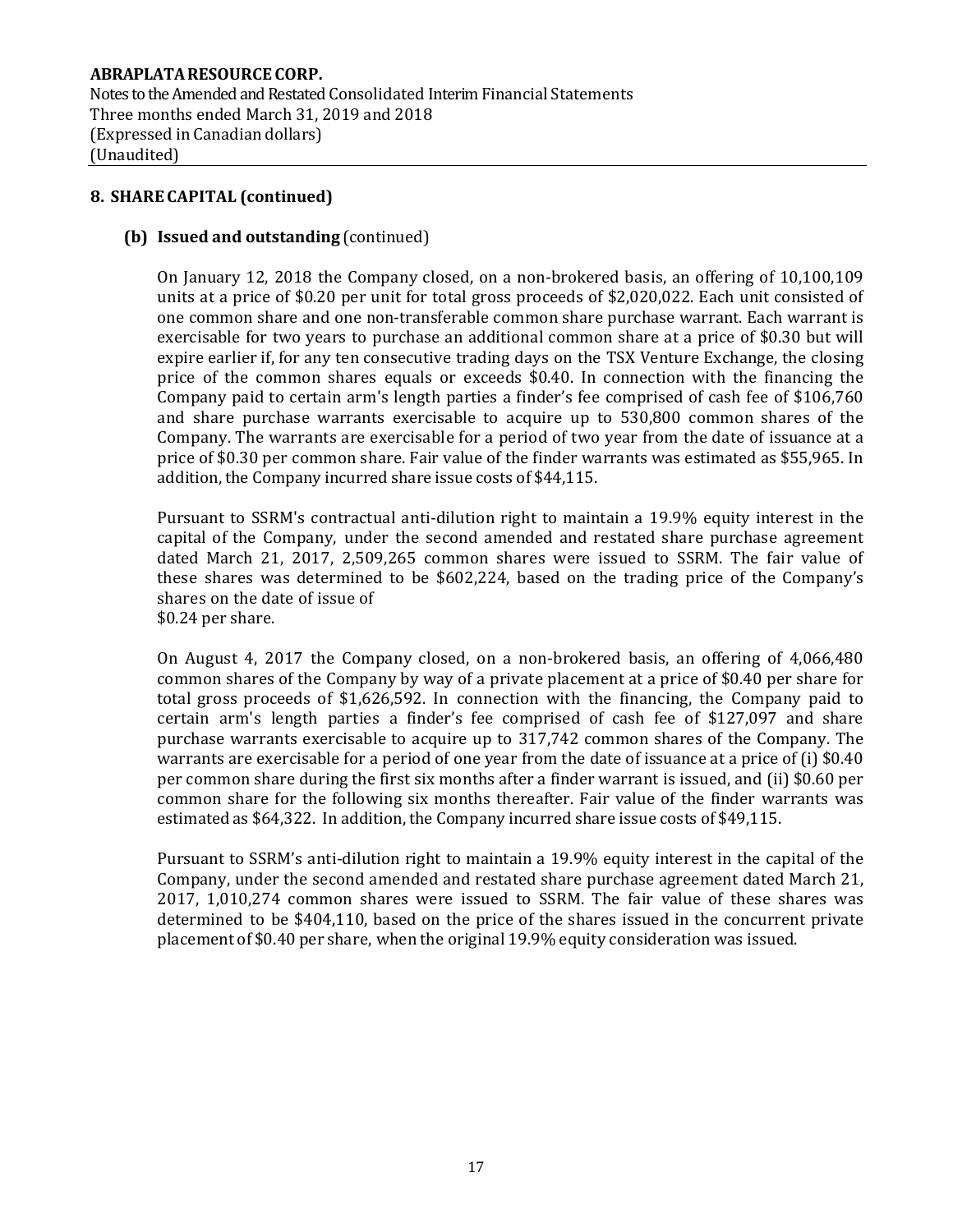Notes to the Amended and Restated Consolidated Interim Financial Statements Three months ended March 31, 2019 and 2018 (Expressed in Canadian dollars) (Unaudited)

# **8. SHARE CAPITAL (continued)**

#### **(b) Issued and outstanding** (continued)

On May 16, 2017, the Company completed, on a non-brokered basis, an offering of 2,585,967 common shares of the Company by way of a private placement at a price of \$0.30 per share for total gross proceeds of \$775,790. On April 24, 2017, the Company completed a Concurrent Financing of 9,543,663 common shares of the Company at a price of \$0.30 for gross proceeds of \$2,863,099. In connection with these offerings, the Company paid \$351,174 in share issue costs and granted finder warrants exercisable to acquire up to 927,706 common shares of the Company. The finder warrants will be exercisable for a period of one year from the date of issuance at a price of (i) \$0.30 per common share during the first six months after a finder warrant is issued, and (ii) \$0.50 per common share for the following six months thereafter. Fair value of the finder warrants was estimated as \$162,610.

On May 16, 2017, pursuant to the anti-dilution right in the SSRM Agreement, 642,456 common shares were issued to SSRM. The fair value of these shares was determined to be \$192,736 based on the price of the shares issued in the concurrent private placement of \$0.30 per share, when the original 19.9% equity consideration was issued.

On April 24, 2017, the Company completed the RTO and issued 5,944,220 shares with a fair value of \$1,783,266.

On April 24, 2017, the Company issued 11,294,609 shares pursuant to the SSRM Agreement for the acquisition of the Diablillos project. The shares are held in escrow and released over 3 years. The fair value of these shares was estimated to be \$2,023,384 based on the price of the shares issued in the concurrent private placement of \$0.30 per share, discounted by the put option, calculated using the Black-Scholes option-pricing model, for the length of the hold period.

On April 24, 2017, 9,992,284 warrants were exercised at an exercise price of \$0.10 and 9,992,284 shares were issued.

Subsequent to the period ended March 31, 2019 the company closed, on a non-brokered basis, an offering of 15,000,000 units at a price of \$0.05 per unit for total gross proceeds of \$750,000. Each unit consisted of one common share and one non-transferable common share purchase warrant. Each warrant is exercisable for five years to purchase an additional common share at a price of \$0.10. The Company paid finders fees of \$2,400.

## **(c) Stock options**

On March 1, 2019 the Company granted 1,200,000 stock options exercisable at a price of \$0.065 per share for a period of five years. The stock options vest 25% immediately, 25% after six months, 25% after twelve months and 25% after eighteen months. The fair value of the stock options was determined using the Black-Scholes option pricing model with the following assumptions: 5 years expected life; share price at the grant date of \$0.06; 93% volatility; risk free interest rate of 1.79%; and a dividend yield of 0%.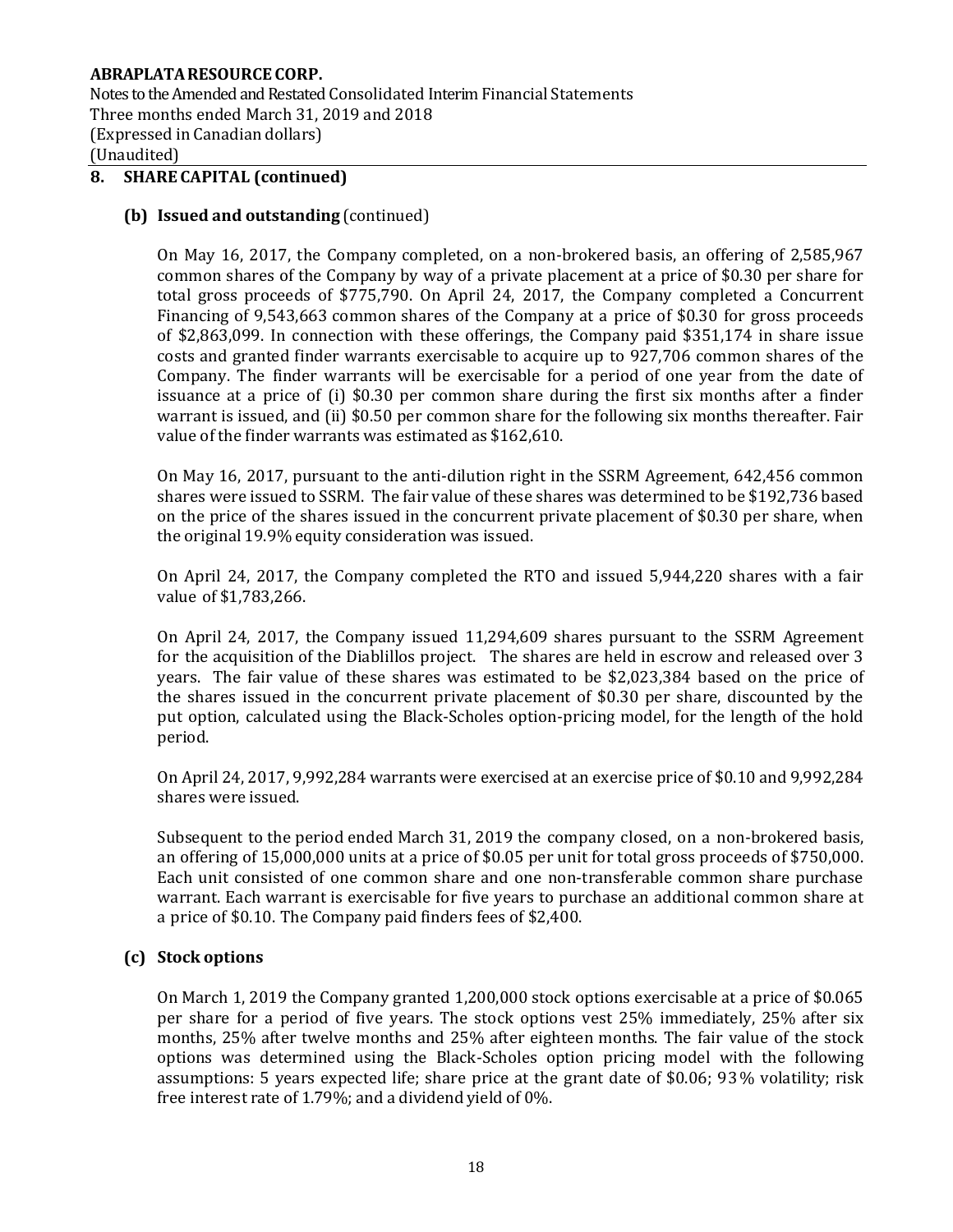Notes to the Amended and Restated Consolidated Interim Financial Statements Three months ended March 31, 2019 and 2018 (Expressed in Canadian dollars) (Unaudited)

## **8. SHARE CAPITAL (continued)**

## **(c) Stock options** (continued)

On June 1, 2018, the Company granted 1,500,000 incentive stock options to directors, officers and consultants of the Company. The stock options have an exercise price of \$0.17 per share and are exercisable for a period of five years from the date of grant. The stock options vest 25% immediately, 25% after six months, 25% after twelve months and 25% after eighteen months. The fair value of the stock options of \$200,787 was determined using the Black-Scholes option pricing model with the following assumptions: 5 years expected life; share price at the grant date of \$0.175; 103% volatility; risk free interest rate of 2%; and a dividend yield of 0%.

On March 21, 2018, the Company granted 1,125,000 incentive stock options to directors, officers and consultants of the Company. The stock options have an exercise price of \$0.20 per share and are exercisable for a period of five years from the date of grant. The stock options vest 25% immediately, 25% after six months, 25% after twelve months and 25% after eighteen months. The fair value of the stock options of \$167,969 was determined using the Black-Scholes option pricing model with the following assumptions: 5 years expected life; share price at the grant date of \$0.195; 104% volatility; risk free interest rate of 2%; and a dividend yield of 0%.

On June 7, 2017, the Company granted 2,350,000 incentive stock options to directors, officers and consultants of the Company. The stock options have an exercise price of \$0.63 per share and are exercisable for a period of five years from the date of grant. The stock options vest 25% immediately, 25% after six months, 25% after twelve months and 25% after eighteen months. The fair value of the stock options of \$1,243,032 was determined using the Black-Scholes option pricing model with the following assumptions: 5 years expected life; share price at the grant date of \$0.62; 107% volatility; risk free interest rate of 0.88%; and a dividend yield of 0%.

On November 15, 2017, the Company granted 900,000 stock options. The stock options have an exercise price of \$0.25 per share and are exercisable for a period of five years from the date of grant. The stock options vest 25% immediately, and the balance vests in three equal semiannual installments commencing on the six months anniversary of the date of grant and continuing every six months thereafter until the options are fully vested. The fair value of the stock options of \$169,321 was determined using the Black-Scholes option pricing model with the following assumptions: 5 years expected life; share price at the grant date of \$0.25; 105% volatility; risk free interest rate of 1.58%; and a dividend yield of 0%.

Expected volatility was estimated based on similar-sized entities in the industry.

During the period ended March 31, 2019, the company recorded \$70,534 (2018 - \$188,864) in share-based expense related to the stock options.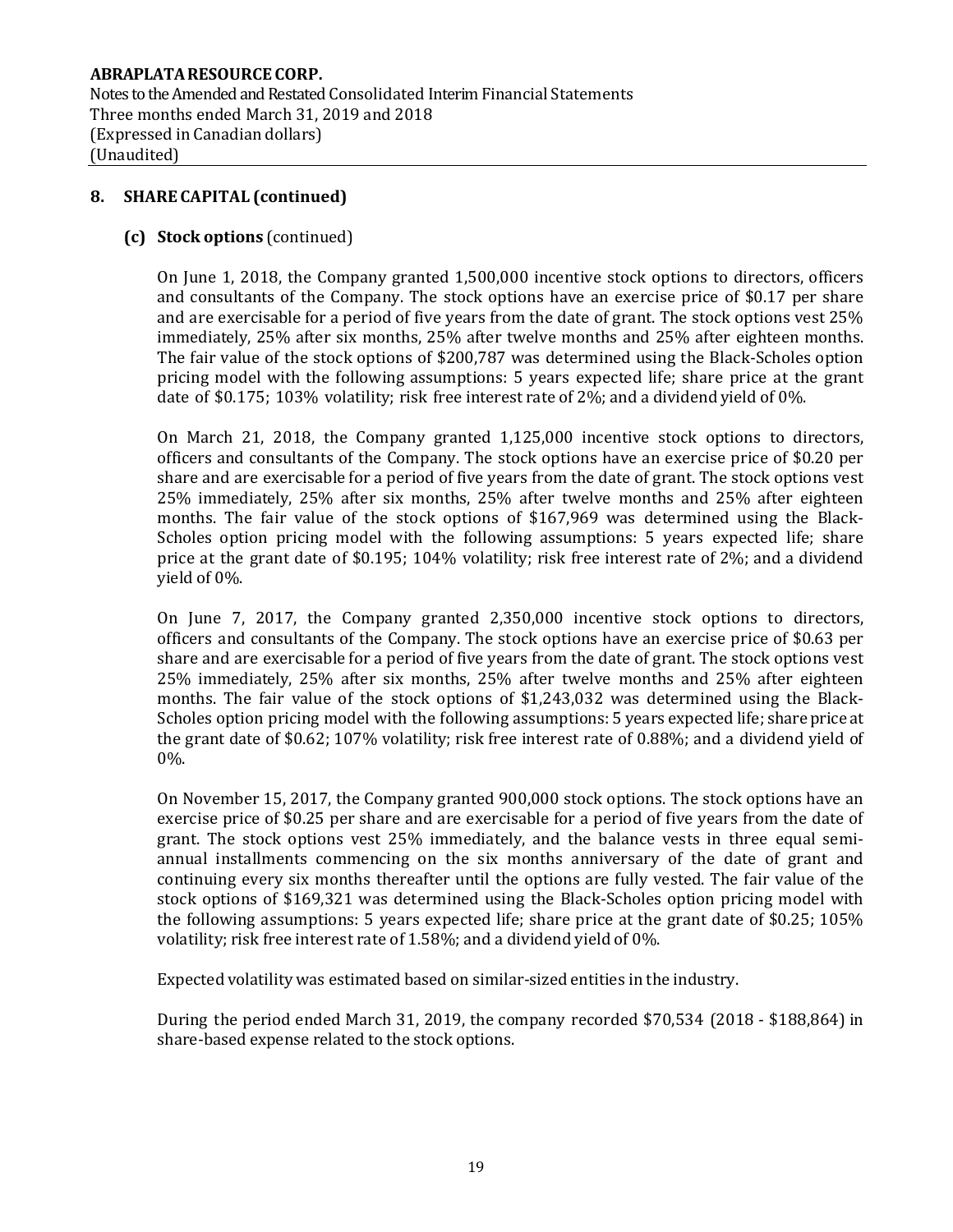Notes to the Amended and Restated Consolidated Interim Financial Statements Three months ended March 31, 2019 and 2018 (Expressed in Canadian dollars) (Unaudited)

# **8. SHARE CAPITAL (continued)**

## **(c) Stock options** (continued)

The movement in the Company's share options for the period ended March 31, 2019 are as follows:

|                                | <b>Number of</b><br>options | <b>Weighted average</b><br>exercise price |
|--------------------------------|-----------------------------|-------------------------------------------|
| Outstanding, December 31, 2017 | 3,162,500                   | 0.52                                      |
| Granted                        | 2,625,000                   | 0.18                                      |
| Cancelled                      | (312,500)                   | 0.56                                      |
| Forfeited                      | (300, 000)                  | 0.41                                      |
| Outstanding, December 31, 2018 | 5,175,000                   | 0.35                                      |
| Granted                        | 1,200,000                   | 0.065                                     |
| Outstanding, March 31, 2019    | 6,375,000                   | 0.30                                      |
| Exercisable, March 31, 2019    | 4,293,750                   | 0.38                                      |

At March 31, 2019, the Company has the following stock options outstanding:

| <b>Number of options</b><br>outstanding | <b>Number of options</b><br>exercisable | <b>Exercise</b><br>Price | <b>Expiry Date</b> |
|-----------------------------------------|-----------------------------------------|--------------------------|--------------------|
| 1,850,000                               | 1,850,000                               | \$0.63                   | June 7, 2022       |
| 900,000                                 | 675,000                                 | \$0.25                   | November 15, 2022  |
| 1,025,000                               | 768,750                                 | \$0.20                   | March 1, 2023      |
| 1,400,000                               | 700,000                                 | \$0.17                   | June 1, 2023       |
| 1,200,000                               | 300,000                                 | \$0.065                  | March 1, 2024      |

At March 31, 2019, the weighted average remaining contractual life of options outstanding was 3.92 years.

## **(d) Warrants**

The movement in the Company's warrants for the period ended March 31, 2019 is as follows:

|                                    | Number of<br>warrants | Weighted average<br>exercise price |
|------------------------------------|-----------------------|------------------------------------|
| Outstanding, December 31, 2017     | 1,245,448             | \$0.33                             |
| <b>Issued</b>                      | 14,250,682            | 0.30                               |
| Expired                            | (1,245,448)           | 0.53                               |
| Outstanding, December 31, 2018 and | 14,250,682            | \$0.30                             |
| March 31, 2019                     |                       |                                    |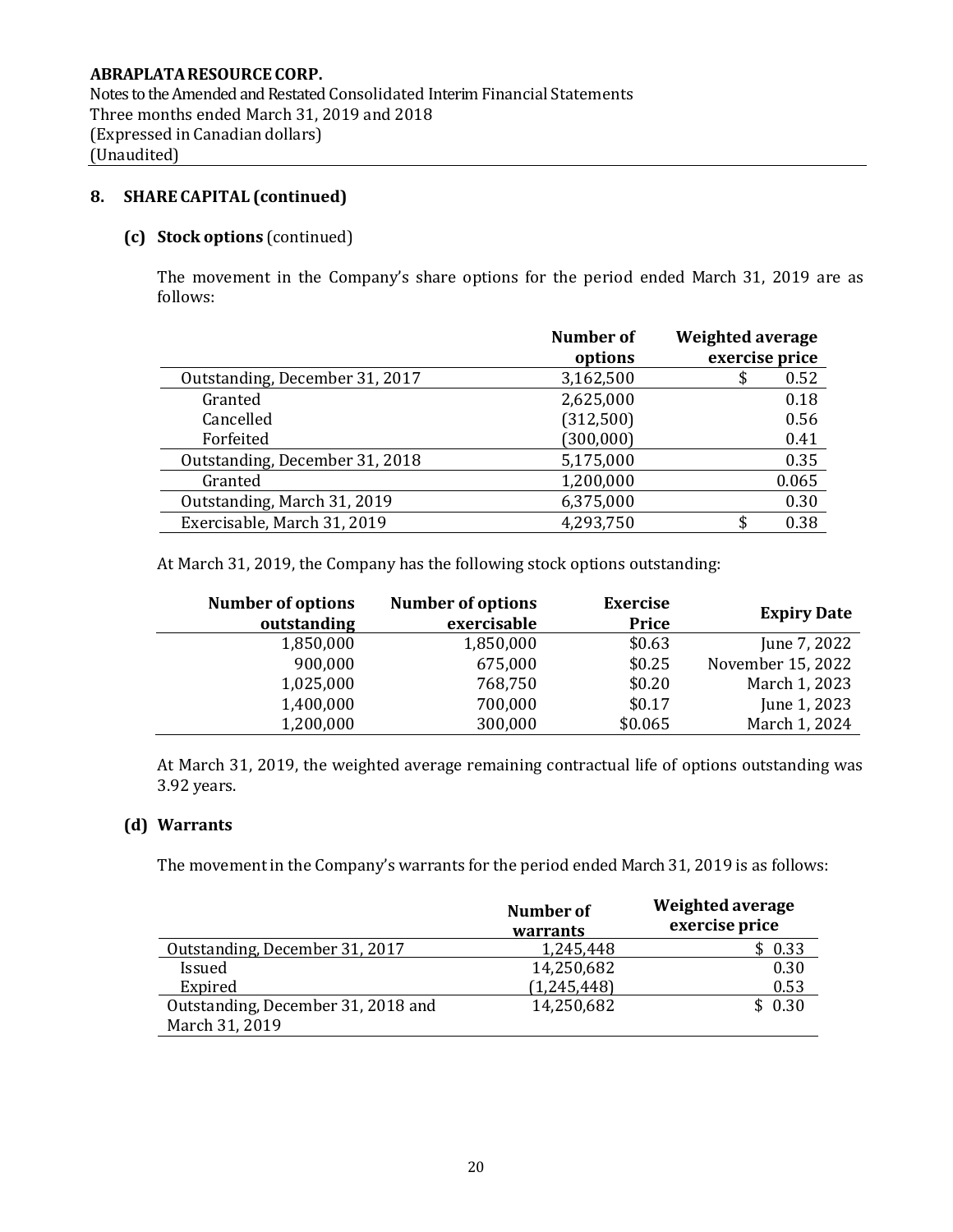Notes to the Amended and Restated Consolidated Interim Financial Statements Three months ended March 31, 2019 and 2018 (Expressed in Canadian dollars) (Unaudited)

## **8. SHARE CAPITAL (continued)**

## **(d) Warrants** (continued)

At March 31, 2019, the Company has the following warrants outstanding:

| Number of warrants | Exercise Price | Expiry Date      |
|--------------------|----------------|------------------|
| 10,630,909         | 0.30           | January 11, 2020 |
| 3,124,711          | 0.30           | May 4, 2021      |
| 495,062            | 0.30           | July 13, 2021    |

At March 31, 2019, the weighted average remaining contractual life of warrants outstanding was 1.12 years.

On May 4, 2018 in connection with the private placement (note 8) the Company granted 3,092,140 warrants exercisable at \$0.30 for a period of three years. On May 4, 2018 the Company granted 32,571 finders warrants exercisable at \$0.30 for a period of three years. The fair value of the finders' warrants was estimated as \$3,249 using the Black-Scholes Option Pricing Model with the following assumptions: share price on vesting date of \$0.195, risk-free rate of 1.87%, dividend rate of 0%, expected life of 3 years, and volatility of 95%.

On January 11, 2018 in connection with the private placement (note  $\theta$ ) the Company granted 10,100,109 warrants exercisable at \$0.30 for a period of two years. On January 11, 2018 the Company granted 530,800 finders warrants exercisable at \$0.30 for a period of two years. The fair value of the finders' warrants was estimated as \$55,965 using the Black-Scholes Option Pricing Model with the following assumptions: share price on vesting date of \$0.245, riskfree rate of 1.71%, dividend rate of 0%, expected life of 2 years, and volatility of 90%.

The 1,245,448 finders' warrants were valued at \$226,932 using the Black-Scholes Option Pricing Model with the following assumptions: share price on vesting date of between \$0.30 and \$0.48, risk-free rate of between 0.69% and 1.23%, dividend rate of 0%, expected life of one year, and volatility of between 64% and 108%.

Expected volatility was estimated based on similar-sized entities in the industry.

Subsequent to the three months ended March 31, 2019 in connection with the private placement (note 8) the Company granted 15,000,000 warrants exercisable at \$0.10 for a period of five years.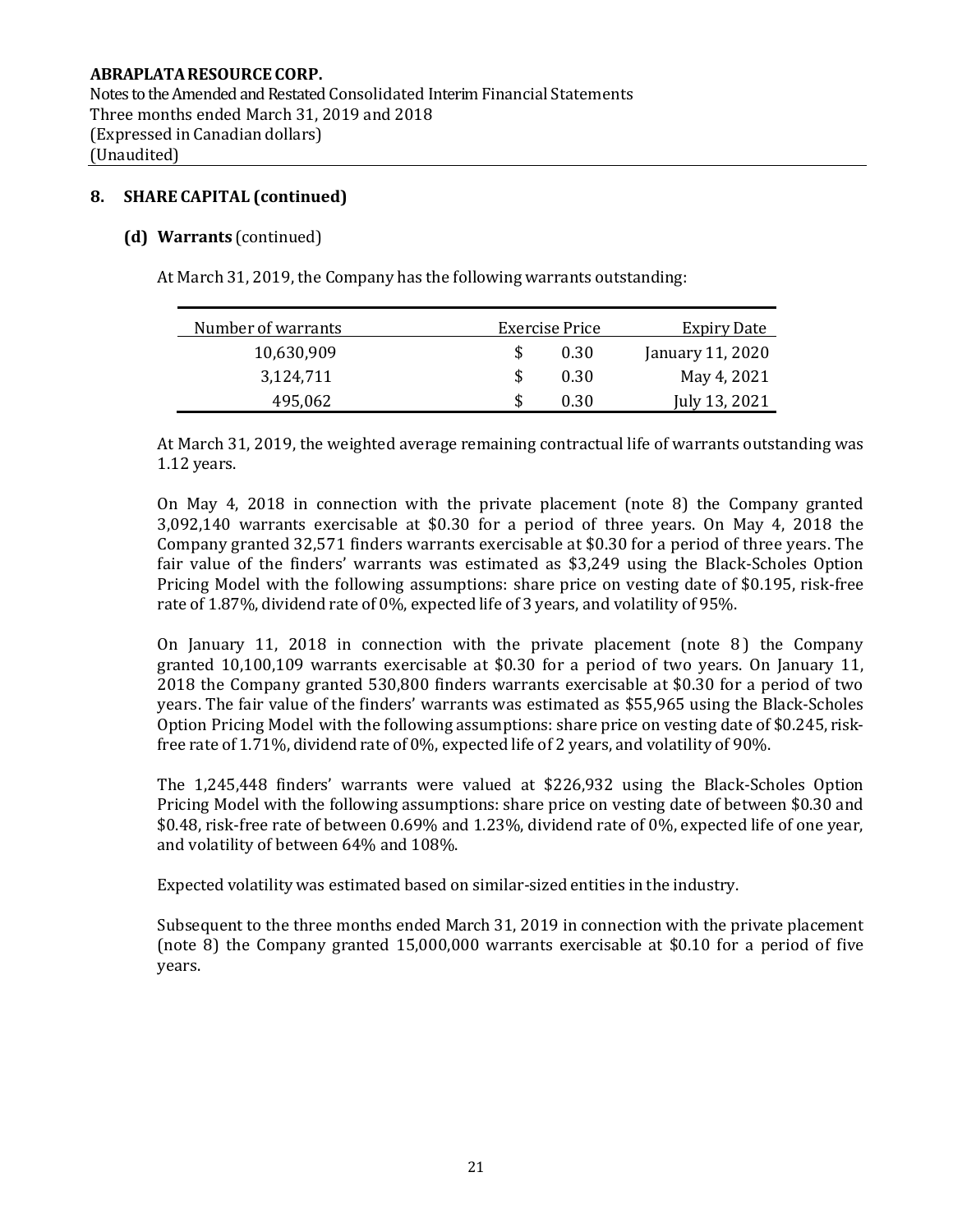## **9. RELATED PARTY TRANSACTIONS**

Key management personnel include the members of the Board of Directors and officers of the Company, who have the authority and responsibility for planning, directing and controlling the activities of the Company. Amounts paid and accrued to directors, former director, officers and companies in which directors and officers are shareholders or partners are as follows:

|                      | Three months ended March 31, |        |      |            |  |
|----------------------|------------------------------|--------|------|------------|--|
|                      | 2019                         |        | 2018 |            |  |
| Directors' fees      | \$                           |        | \$   | 112,500(1) |  |
| Administration       |                              | 15,000 |      | 30,000     |  |
| Consulting fees      |                              | 22,500 |      | 26,236     |  |
| Professional fee     |                              | 12,060 |      | 13,773     |  |
| Share-based payments |                              | 22,350 |      | 123,745    |  |
|                      | \$                           | 71,910 |      | 306,254    |  |

As at March 31, 2019 \$546,439 (December 31, 2018 – \$523,939) was payable to directors, officers and companies in which directors and officers are shareholders or partners of the Company. These amounts are unsecured, non-interest bearing and have no specific terms of repayment.

## **10. SEGMENTED INFORMATION**

The Company has one operating segment. Its exploration and evaluation properties are located in Argentina.

## **11. COMMITMENTS**

As at March 31, 2019, the Company has mineral interest commitments at its Diablillos and Cerro Amarillo projects in the form of option payments. The Company is in the process of conducting a strategic review of its properties under option and although as at the current date the Company had the commitments shown in the table below, some of these commitments could be reduced or eliminated pending the outcome of the strategic review. The Company also has operating expenses in Buenos Aires and in Vancouver.

| <b>Mineral interest</b><br>commitments         | 2019                | 2020                     | 2021                      | 2022             |
|------------------------------------------------|---------------------|--------------------------|---------------------------|------------------|
| Cerro Amarillo<br><b>Diablillos</b>            | 34,105<br>7,162,050 | 34,105<br>682,100        | 34,105<br>\$<br>9,549,400 | \$3,410,500<br>- |
| Total mineral interest<br>commitments          | 7,196,155           | 716,205                  | 9,583,505                 | 3,410,500        |
| Minimum office rental<br>payments in Argentina | 4,911               | $\overline{\phantom{0}}$ | $\overline{\phantom{0}}$  |                  |
| <b>Total commitments</b>                       | \$7,201,066         | \$716,205                | \$9,583,505               | \$3,410,500      |